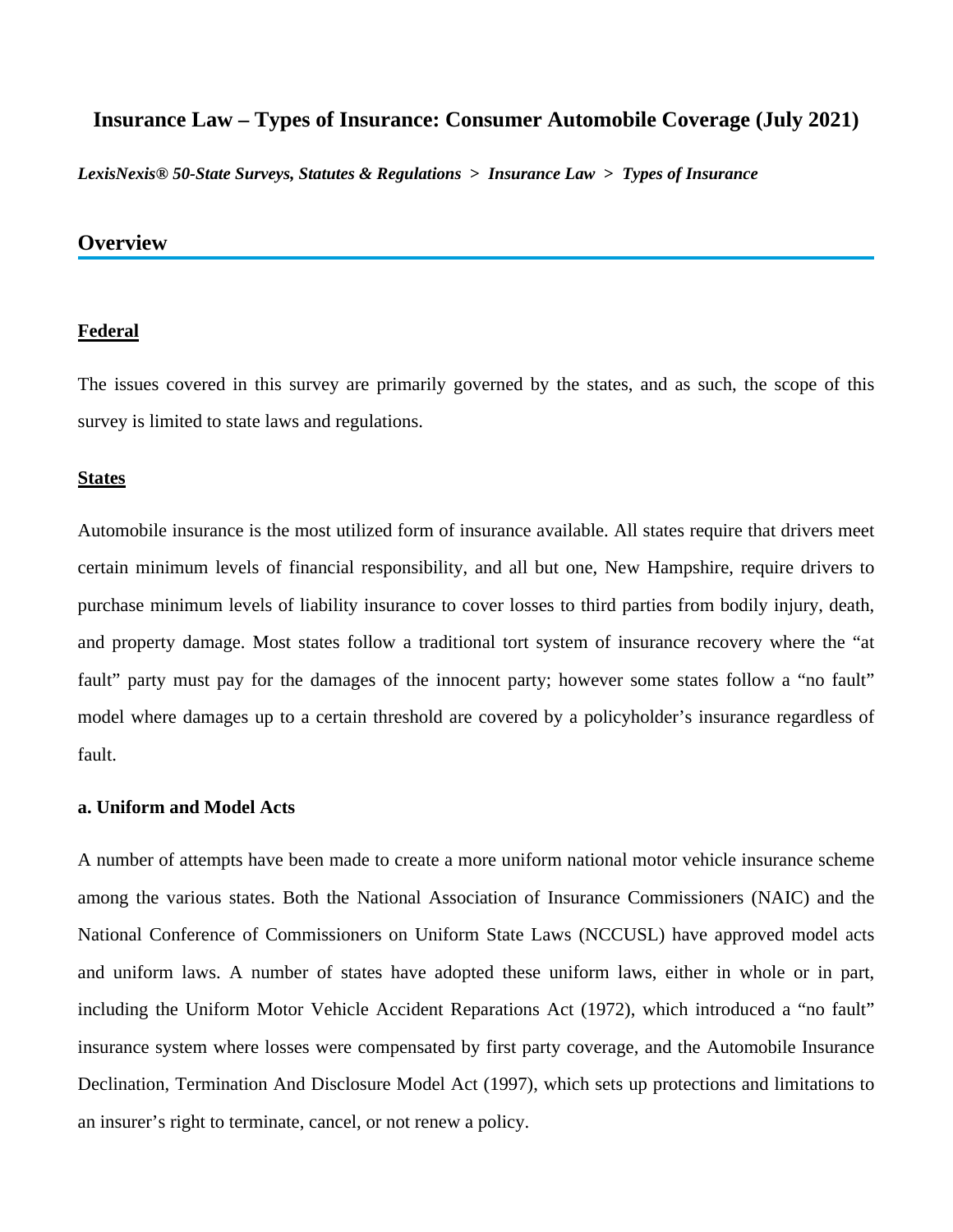#### **b. "No Fault" Insurance and/or Personal Injury Protection**

Twelve states (Florida, Hawaii, Kansas, Kentucky, Massachusetts, Michigan, Minnesota, New Jersey, New York, North Dakota, Pennsylvania, and Utah), as well as the District of Columbia and Puerto Rico, have established some form of no fault system of automobile insurance in lieu of the traditional tort system. Of these, most require this coverage while Kentucky, New Jersey, Pennsylvania, and the District of Columbia are jurisdictions that allow the insured the choice to opt out or waive said coverage. Some states, such as Colorado and Connecticut, initially moved to a "no fault" system but have since returned to the traditional tort system.

 In "no fault" states, insurers "provide for medical, surgical, funeral, and disability insurance benefits without regard to fault." Fla. Stat. § 627.731. These states have found that the traditional tort system of insurance recovery is inefficient and inadequate to compensate victims with serious injuries. *See*, e.g., D.C. Code § 31-2401. In no fault states, policyholders who are involved in an accident are generally reimbursed by their own provider as a first party, rather than seeking recovery from a third party's insurer regardless of fault.

In addition, some states that do not follow a no-fault scheme nevertheless either require some form of personal injury protection to be offered as an option or to be provided unless waived.

#### **c. Uninsured and/or Underinsured Insurance**

While policies or supplements covering loss caused by uninsured motorists (UM) or underinsured motorists (UIM) are generally available, a sizeable minority of states have mandated a minimum level of coverage of either UM or both UM and UIM be present in all policies. Typically, the losses covered relate to bodily injury or death, but a few also include property damage. Some jurisdictions, like the District of Columbia, have separated UM from UIM coverage and require the former while making the latter optional. D.C. Code § 31-2406. Where states require coverage, coverage may be no lower than a set minimum, but if the liability coverage is higher than that amount, the UM and/or UIM coverage may be equal to the amount of the purchased liability coverage. Some states set monetary maximums to the level of UM and/or UIM coverage that may be provided.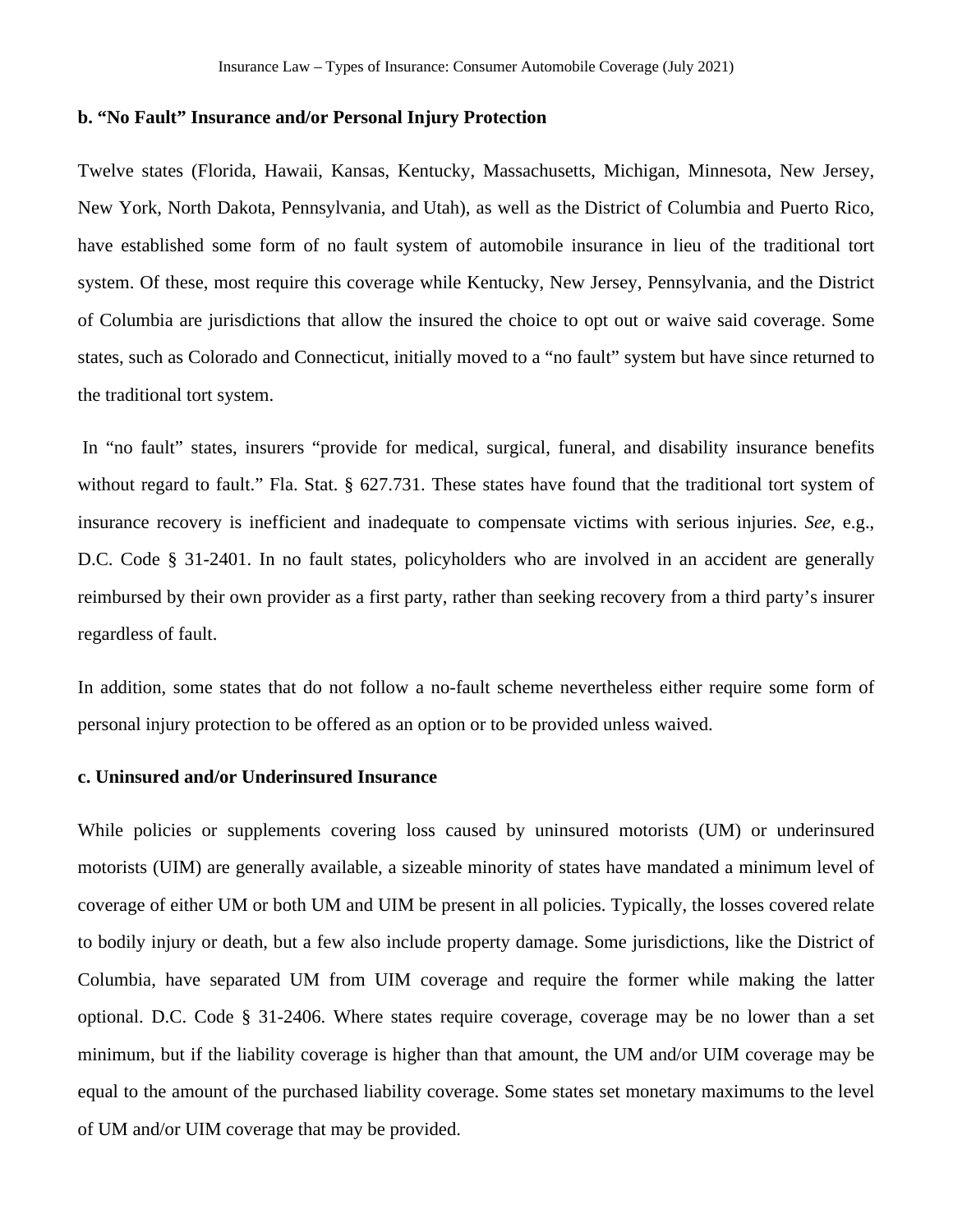Note that the scope of the following chart is limited to private passenger motor vehicles and is not intended to include any provisions or regulations that a apply to motorcycles, boats, commercial vehicles, common carriers, vehicles owned and operated by government entities, or aircraft.

### **Issue Coverage**

Compiled July 2021, this chart addresses insurance verification, rate limits, operator's financial responsibility, required premium reductions for certain classes, cancellation, interpretation, law suit and personal injury guidelines. Highlighted issues include: (1) Mandatory minimum levels of financial responsibility, based on bodily injury per person, bodily injury per accident, and property damage per accident; (2) Notice requirements for effective policy cancellations; and (3) Mandatory personal injury protection (PIP) and/or uninsured/underinsured motorist coverage requirements.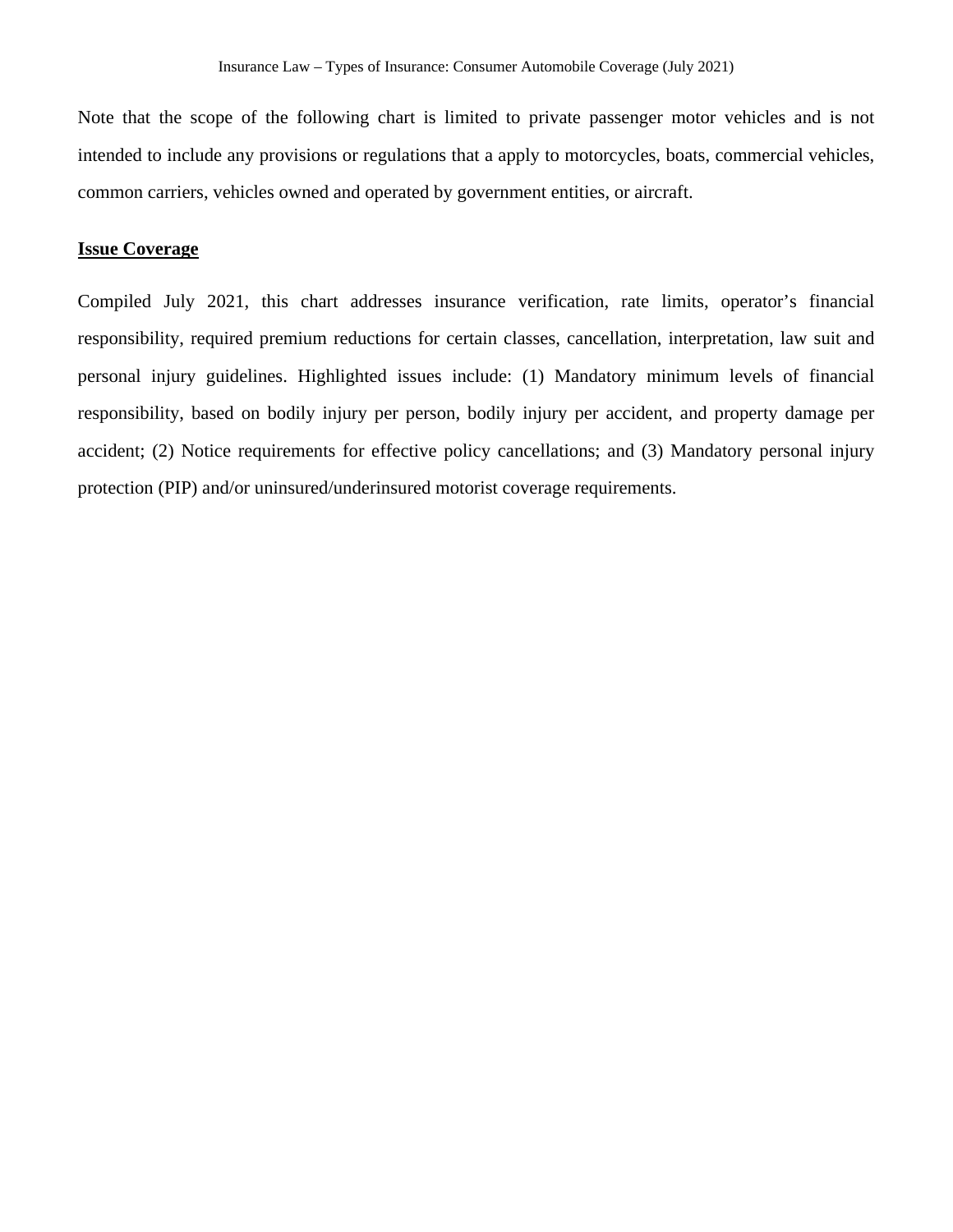| <b>State</b> | <b>Statutes &amp; Regulations</b>                                                                                                                                                                                      | <b>Mandatory Financial Responsibility</b>                                               | <b>Requirements for Notice to Insured</b><br>of Cancellations                                                                                                                                                           | Mandatory Personal Injury Protection (PIP) and/or<br><b>Uninsured/Under-Insured Motorist Coverage</b> |  |
|--------------|------------------------------------------------------------------------------------------------------------------------------------------------------------------------------------------------------------------------|-----------------------------------------------------------------------------------------|-------------------------------------------------------------------------------------------------------------------------------------------------------------------------------------------------------------------------|-------------------------------------------------------------------------------------------------------|--|
|              |                                                                                                                                                                                                                        | bodily injury per person/bodily<br>injury per accident/ property<br>damage per accident |                                                                                                                                                                                                                         | <b>Requirements</b>                                                                                   |  |
| AL           | Code of Ala. §§ 27-23-20 through<br>27-23-28<br>Code of Ala. §§ 32-7-1 through<br>$32 - 7 - 43$<br>Code of Ala. §§ 32-7A-1 through<br>$32 - 7A - 26$<br>Ala. Admin. Code r. 810-5-8-.01<br>through 810-5-8, Appendix C | \$25,000 / \$50,000 / \$25,000<br>(Code of Ala. § 32-7-6)                               | Notice required 20 days before<br>effective date of cancellation; 10 days<br>for nonpayment (Code of Ala. § 27-<br>$23-23$                                                                                              |                                                                                                       |  |
| AK           | Alaska Stat. § 21.36.220<br>Alaska Stat. §§ 21.36.250 through<br>21.36.310<br>Alaska Stat. § 21.36.465<br>Alaska Stat. §§ 21.96.020 through<br>21.96.027                                                               | \$50,000 / \$100,000 / \$25,000<br>(Alaska Stat. § 28.22.101)                           | Notice required 30 days before<br>effective date of cancellation; 20 days<br>for nonpayment; and 10 days for<br>other reasons enumerated by statute<br>(Alaska Stat. § 21.36.220; see also<br>Alaska Stat. § 21.36.250) |                                                                                                       |  |
|              | Alaska Stat. §§ 28.20.010 through<br>28.22.320<br>2 Alaska Admin. Code 90.100<br>through 2 Alaska Admin. Code<br>90.150<br>2 Alaska Admin. Code 90.510<br>through 2 Alaska Admin. Code<br>90.540                       |                                                                                         |                                                                                                                                                                                                                         |                                                                                                       |  |
| AZ           | A.R.S. §§ 20-259 through 20-269<br>A.R.S. § 20-1123.01                                                                                                                                                                 | \$15,000 / \$30,000 / \$10,000<br>$(A.R.S. § 28-4009)$                                  | Notice required 45 days before<br>effective date of cancellation; 10 days<br>for nonpayment $(A.R.S. § 20-1632)$                                                                                                        |                                                                                                       |  |
|              | A.R.S. §§ 20-1631 through 20-<br>1634                                                                                                                                                                                  |                                                                                         |                                                                                                                                                                                                                         |                                                                                                       |  |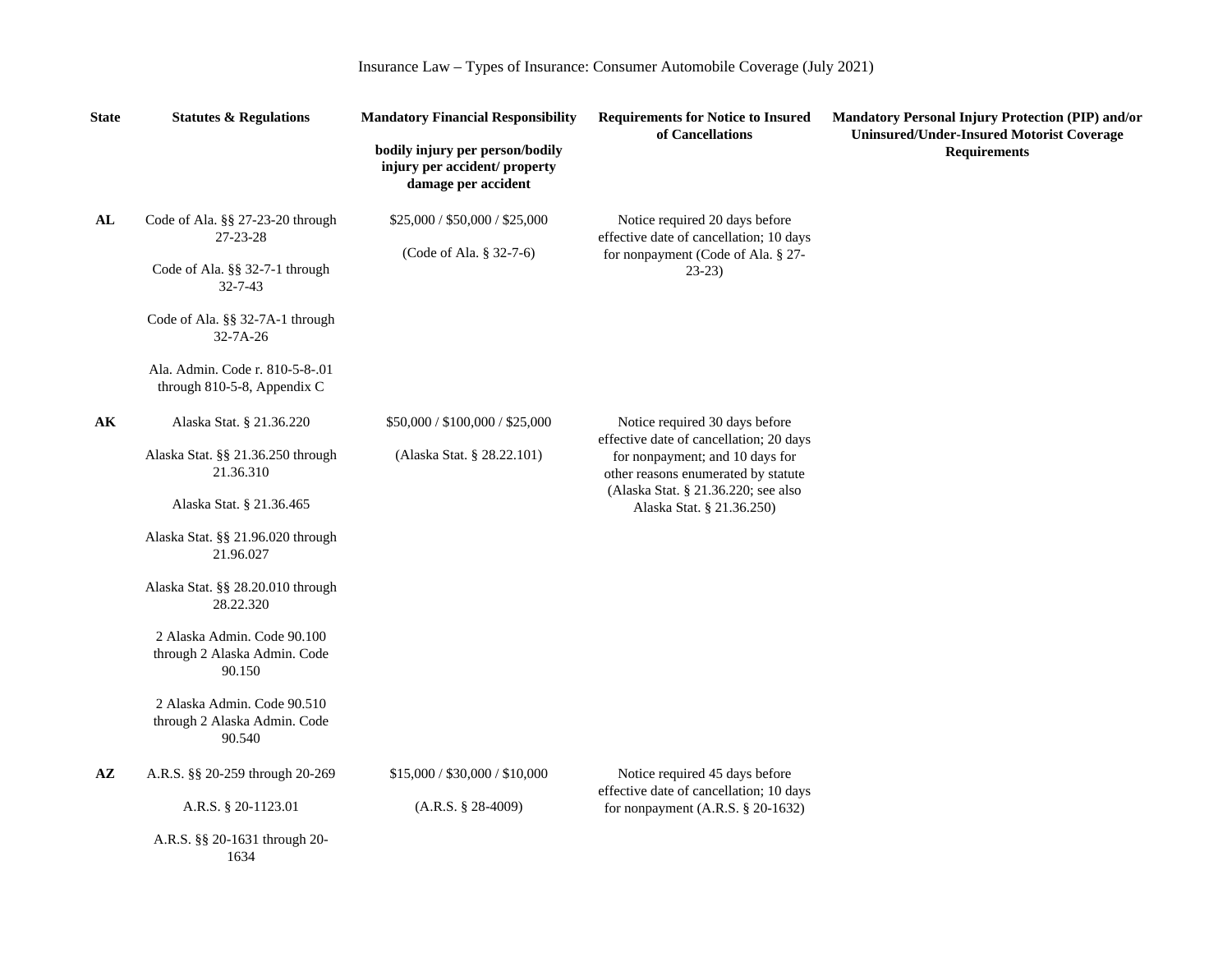| <b>State</b> | <b>Statutes &amp; Regulations</b>           | <b>Mandatory Financial Responsibility</b>                                               | <b>Requirements for Notice to Insured</b><br>of Cancellations                  | Mandatory Personal Injury Protection (PIP) and/or<br><b>Uninsured/Under-Insured Motorist Coverage</b> |  |
|--------------|---------------------------------------------|-----------------------------------------------------------------------------------------|--------------------------------------------------------------------------------|-------------------------------------------------------------------------------------------------------|--|
|              |                                             | bodily injury per person/bodily<br>injury per accident/ property<br>damage per accident |                                                                                | <b>Requirements</b>                                                                                   |  |
|              | A.R.S. §§ 28-4001 through 28-<br>4153       |                                                                                         |                                                                                |                                                                                                       |  |
| AR.          | A.C.A. § 23-13-709                          | \$25,000 / \$50,000 / \$25,000                                                          | Notice required 20 days before<br>effective date of cancellation; 10 days      |                                                                                                       |  |
|              | A.C.A. §§ 23-89-201 through 23-<br>89-216   | (A.C.A. § 27-19-603; A.C.A. § 27-19-<br>605; A.C.A. § 23-13-709; A.C.A. § 27-           | for nonpayment (A.C.A. § 23-89-<br>304)                                        |                                                                                                       |  |
|              | A.C.A. §§ 23-89-301 through 23-<br>89-308   | $22 - 104$                                                                              |                                                                                |                                                                                                       |  |
|              | A.C.A. §§ 23-89-401 through 23-<br>89-405   |                                                                                         |                                                                                |                                                                                                       |  |
|              | A.C.A. §§ 27-19-101 through 27-<br>19-718   |                                                                                         |                                                                                |                                                                                                       |  |
|              | A.C.A. §§ 27-22-101 through 27-<br>22-111   |                                                                                         |                                                                                |                                                                                                       |  |
|              | 006 05 CARR 029                             |                                                                                         |                                                                                |                                                                                                       |  |
| CA           | Cal Ins Code § 489                          | \$15,000 / \$30,000 / \$5,000                                                           | Notice required 20 days before                                                 |                                                                                                       |  |
|              | Cal Ins Code § 515                          | (Cal Veh Code § 16054.2; Cal Veh                                                        | effective date of cancellation; 10 days<br>for nonpayment (Cal Ins Code § 662) |                                                                                                       |  |
|              | Cal Ins Code §§ 657 through 673             | Code § 16056; Cal Veh Code § 16451)                                                     |                                                                                |                                                                                                       |  |
|              | Cal Ins Code §§ 11628 through<br>11629.5    |                                                                                         |                                                                                |                                                                                                       |  |
|              | Cal Ins Code §§ 11629.7 through<br>11629.88 |                                                                                         |                                                                                |                                                                                                       |  |
|              | Cal Veh Code §§ 16020 through<br>16058.1    |                                                                                         |                                                                                |                                                                                                       |  |
|              | Cal Veh Code § 16451                        |                                                                                         |                                                                                |                                                                                                       |  |
|              | 10 CCR 2107 through 10 CCR                  |                                                                                         |                                                                                |                                                                                                       |  |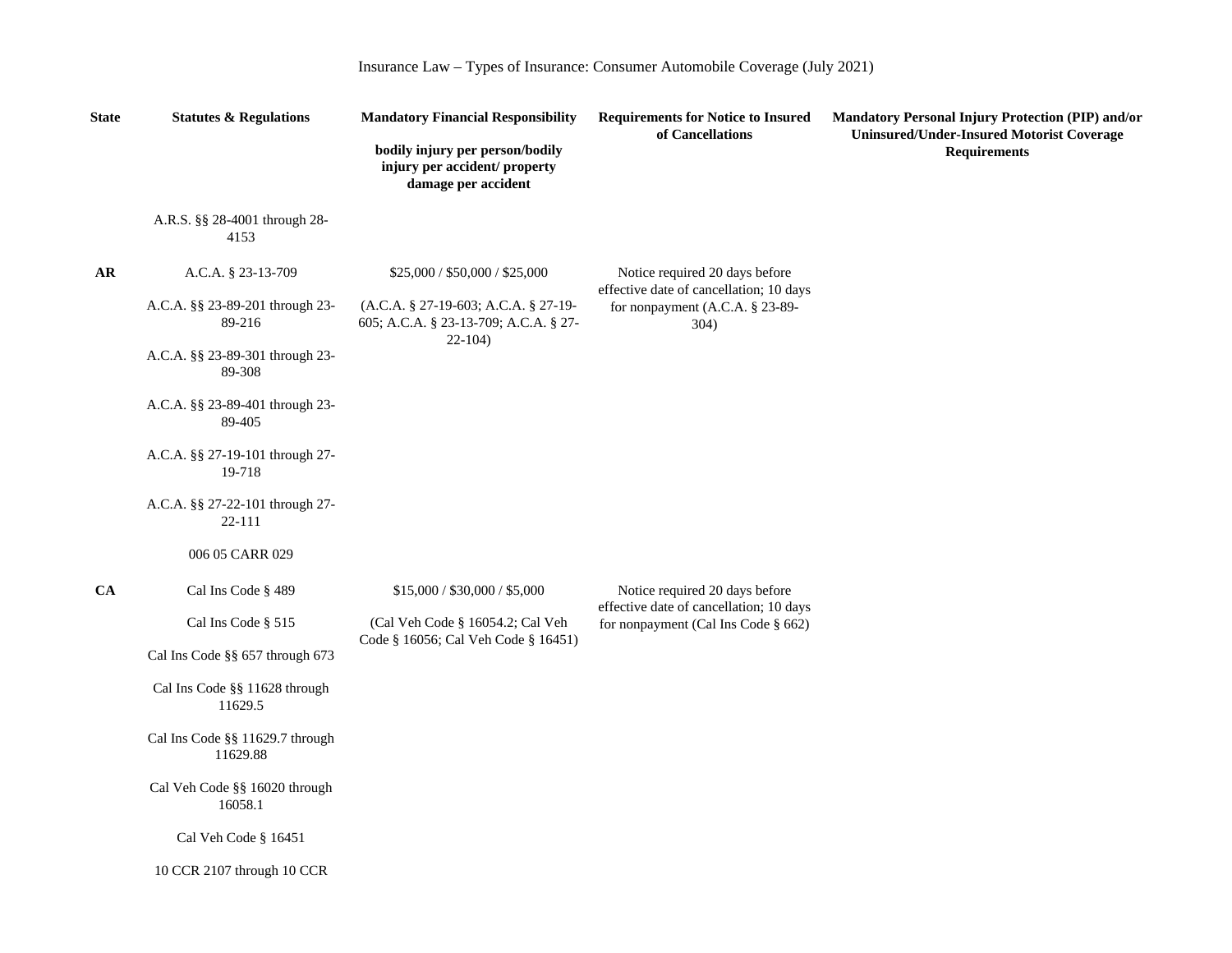| Insurance Law - Types of Insurance: Consumer Automobile Coverage (July 2021) |  |  |  |  |
|------------------------------------------------------------------------------|--|--|--|--|
|                                                                              |  |  |  |  |

| <b>State</b> | <b>Statutes &amp; Regulations</b>                              |                                                                                         |                                                                                              | <b>Mandatory Financial Responsibility</b>                                                                                                                                       | <b>Requirements for Notice to Insured</b><br>of Cancellations | <b>Mandatory Personal Injury Protection (PIP) and/or</b><br><b>Uninsured/Under-Insured Motorist Coverage</b> |
|--------------|----------------------------------------------------------------|-----------------------------------------------------------------------------------------|----------------------------------------------------------------------------------------------|---------------------------------------------------------------------------------------------------------------------------------------------------------------------------------|---------------------------------------------------------------|--------------------------------------------------------------------------------------------------------------|
|              |                                                                | bodily injury per person/bodily<br>injury per accident/ property<br>damage per accident |                                                                                              | <b>Requirements</b>                                                                                                                                                             |                                                               |                                                                                                              |
|              | 2127                                                           |                                                                                         |                                                                                              |                                                                                                                                                                                 |                                                               |                                                                                                              |
|              | 10 CCR 2498.4.9 through 10 CCR<br>2498.6                       |                                                                                         |                                                                                              |                                                                                                                                                                                 |                                                               |                                                                                                              |
|              | 10 CCR 2499 through 10 CCR<br>2499.7                           |                                                                                         |                                                                                              |                                                                                                                                                                                 |                                                               |                                                                                                              |
|              | Cal Veh Code § 16056                                           |                                                                                         |                                                                                              |                                                                                                                                                                                 |                                                               |                                                                                                              |
| $\bf CO$     | C.R.S. 10-4-412                                                | \$25,000 / \$50,000 / \$15,000                                                          | Notice required 30 days before                                                               |                                                                                                                                                                                 |                                                               |                                                                                                              |
|              | C.R.S. 10-4-601 through 10-4-643                               | $(C.R.S. 10-4-620)$                                                                     | effective date of cancellation; 10 days<br>for nonpayment (C.R.S. 10-4-603;                  |                                                                                                                                                                                 |                                                               |                                                                                                              |
|              | C.R.S. 42-7-101 through 42-7-609                               |                                                                                         | C.R.S. 10-4-629)                                                                             |                                                                                                                                                                                 |                                                               |                                                                                                              |
|              | 3 CCR 702-5                                                    |                                                                                         |                                                                                              |                                                                                                                                                                                 |                                                               |                                                                                                              |
| CT           | Conn. Gen. Stat. § 14-112                                      | \$25,000 / \$50,000 / \$25,000                                                          | Notice required 45 days before                                                               | UM/UIM required: Coverage may not be less than                                                                                                                                  |                                                               |                                                                                                              |
|              | Conn. Gen. Stat. §§ 38a-334<br>through 38a-358                 | (Conn. Gen. Stat. § 38a-335; see also<br>Conn. Gen. Stat. § 14-112)                     | effective date of cancellation; 10-15<br>days for nonpayment (Conn. Gen.<br>Stat. § 38a-343) | \$25,000 per person / \$50,000 per accident (Conn. Gen.<br>Stat. § 38a-336; see also Conn. Gen. Stat. § 14-112)                                                                 |                                                               |                                                                                                              |
|              | Conn. Gen. Stat. §§ 38a-363<br>through 38a-389                 |                                                                                         |                                                                                              |                                                                                                                                                                                 |                                                               |                                                                                                              |
|              | Regs., Conn. State Agencies §§<br>38a-334-1 through 38a-334-10 |                                                                                         |                                                                                              |                                                                                                                                                                                 |                                                               |                                                                                                              |
|              | Regs., Conn. State Agencies §§<br>38a-347-1 through 38a-347-3  |                                                                                         |                                                                                              |                                                                                                                                                                                 |                                                               |                                                                                                              |
| DE           | 18 Del. C. § 2740 through 18 Del.<br>C. § 2741                 | \$25,000 / \$50,000 / \$10,000<br>(21 Del. C. § 2902)                                   | Notice required 30 days before<br>effective date of cancellation; 10 days                    | PIP offering requirement: Every insurer shall offer to<br>the insured the option to purchase additional coverage<br>for personal injury or death up to a limit of \$100,000 per |                                                               |                                                                                                              |
|              | 18 Del. C. § 3901 through 18 Del.<br>C. § 3919                 |                                                                                         | for nonpayment (18 Del. C. § 3905)                                                           | person / \$300,000 per accident or \$300,000 single limit                                                                                                                       |                                                               |                                                                                                              |
|              | 21 Del. C. § 2118                                              |                                                                                         |                                                                                              | (18 Del. C. § 3902)                                                                                                                                                             |                                                               |                                                                                                              |
|              | 21 Del. C. § 2901 through 21 Del.                              |                                                                                         |                                                                                              | PIP requirement: compensation for funeral expenses                                                                                                                              |                                                               |                                                                                                              |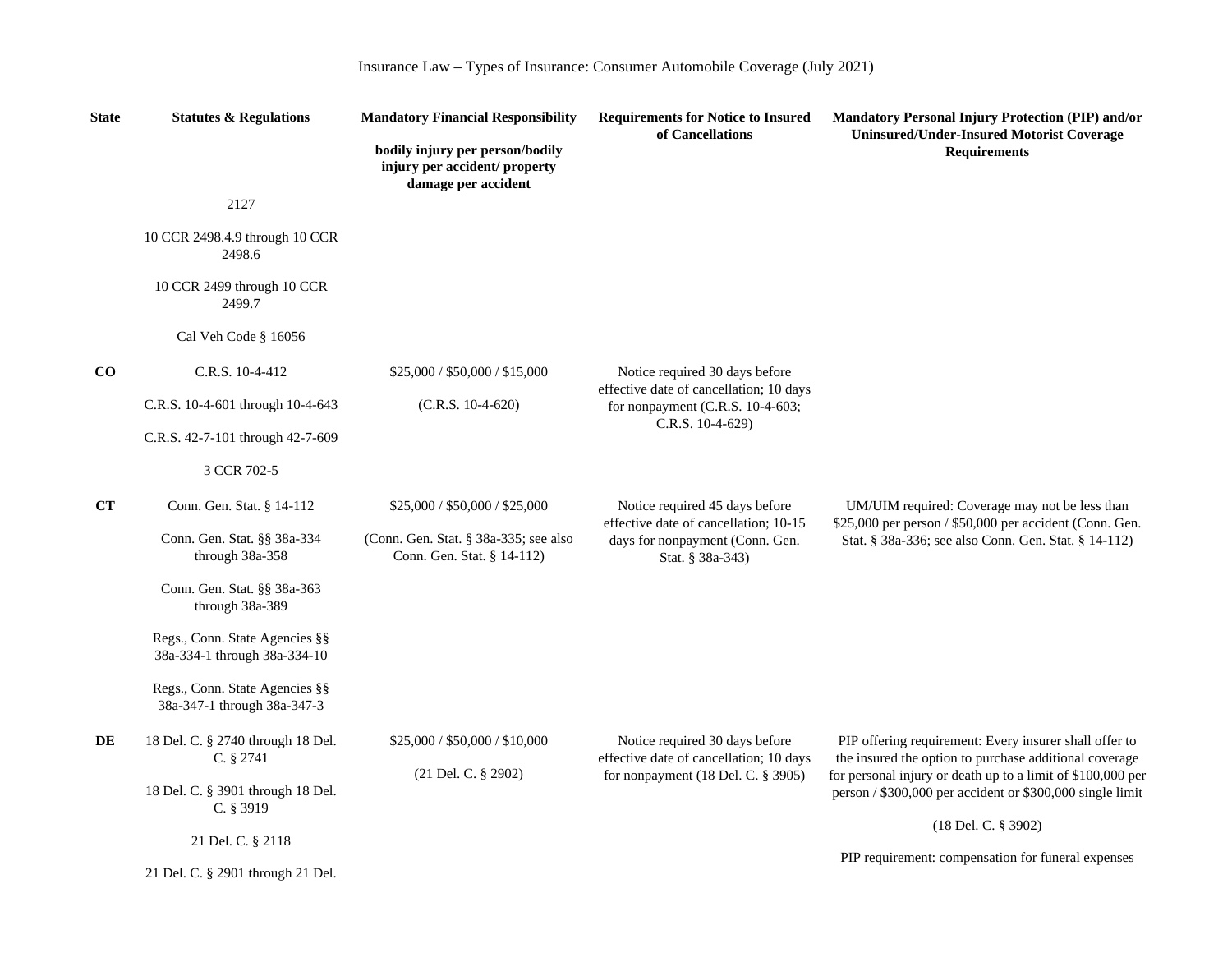| Insurance Law - Types of Insurance: Consumer Automobile Coverage (July 2021) |  |  |  |  |  |
|------------------------------------------------------------------------------|--|--|--|--|--|
|------------------------------------------------------------------------------|--|--|--|--|--|

| <b>State</b> | <b>Statutes &amp; Regulations</b>              | <b>Mandatory Financial Responsibility</b>                                               | <b>Requirements for Notice to Insured</b><br>of Cancellations             | Mandatory Personal Injury Protection (PIP) and/or<br><b>Uninsured/Under-Insured Motorist Coverage</b>                                                                       |
|--------------|------------------------------------------------|-----------------------------------------------------------------------------------------|---------------------------------------------------------------------------|-----------------------------------------------------------------------------------------------------------------------------------------------------------------------------|
|              |                                                | bodily injury per person/bodily<br>injury per accident/ property<br>damage per accident |                                                                           | <b>Requirements</b>                                                                                                                                                         |
|              | C. § 2972                                      |                                                                                         |                                                                           | included in the foregoing shall not exceed the sum of<br>\$5,000 per person                                                                                                 |
|              | CDR 18-600-601 through 18-600-<br>610          |                                                                                         |                                                                           | (CDR 18-600-603; see also 21 Del. C. § 2118)                                                                                                                                |
|              | CDR 18-1900-1902                               |                                                                                         |                                                                           | PIP requirement: Minimum PIP limits of \$15,000 per<br>person; \$30,000 per accident for reasonable and                                                                     |
|              | CDR 19-2000-2007                               |                                                                                         |                                                                           | necessary medical expenses, net amount of loss<br>earnings, funeral expenses, and substitute services<br>incurred within 2 years of an automobile accident                  |
|              |                                                |                                                                                         |                                                                           | (CDR 19-2000-2007)                                                                                                                                                          |
| DC           | D.C. Code $\S$ § 5-114.01 through 5-<br>114.04 | \$25,000 / \$50,000 / \$5,000                                                           | Notice required 30 days before<br>effective date of cancellation (D.C.    | PIP offering requirement: Insurers must offer minimum<br>PIP benefits for medical and rehabilitation expenses (at                                                           |
|              | D.C. Code §§ 31-2401 through 31-<br>2413       | (D.C. Code $\S$ 31-2406)                                                                | Code § 31-2409)                                                           | least \$50,000 per victim), work loss (at least \$12,000<br>per accident), and funeral benefits (up to \$4,000 per<br>victim) without regard to fault (D.C. Code § 31-2404) |
|              | D.C. Code §§ 50-1301.34 through<br>50-1301.68  |                                                                                         |                                                                           | UM required: Must include \$25,000 for bodily injury or<br>death per person, \$50,000 per accident, and \$5,000 for<br>property damage per accident; UIM must be offered to |
|              | <b>CDCR 18-805</b>                             |                                                                                         |                                                                           | insured (D.C. Code § 31-2406)                                                                                                                                               |
|              | CDCR 26-A500 through 26-A511                   |                                                                                         |                                                                           |                                                                                                                                                                             |
| FL           | Fla. Stat. §§ 324.011 through<br>324.251       | \$10,000 / \$20,000 / \$10,000                                                          | Notice required 45 days before<br>effective date of cancellation; 10 days | PIP Required: Policy must provide personal injury<br>protection to the insured and other qualifying                                                                         |
|              | Fla. Stat. § 627.066                           | (Fla. Stat. § 324.021)                                                                  | for nonpayment (Fla. Stat. § 627.728)                                     | beneficiaries up to \$10,000 in medical and disability<br>benefits and \$5,000 in death benefits (Fla. Stat. §                                                              |
|              | Fla. Stat. §§ 627.7261 through<br>627.748      |                                                                                         |                                                                           | 627.736; see also 690-176.006, F.A.C.)                                                                                                                                      |
|              | 15A-3.001 through 15A-3.016<br>F.A.C.          |                                                                                         |                                                                           |                                                                                                                                                                             |
|              | 69O-175.001 through 69O-<br>175.032 F.A.C.     |                                                                                         |                                                                           |                                                                                                                                                                             |
|              | 690-176.001 through 690-                       |                                                                                         |                                                                           |                                                                                                                                                                             |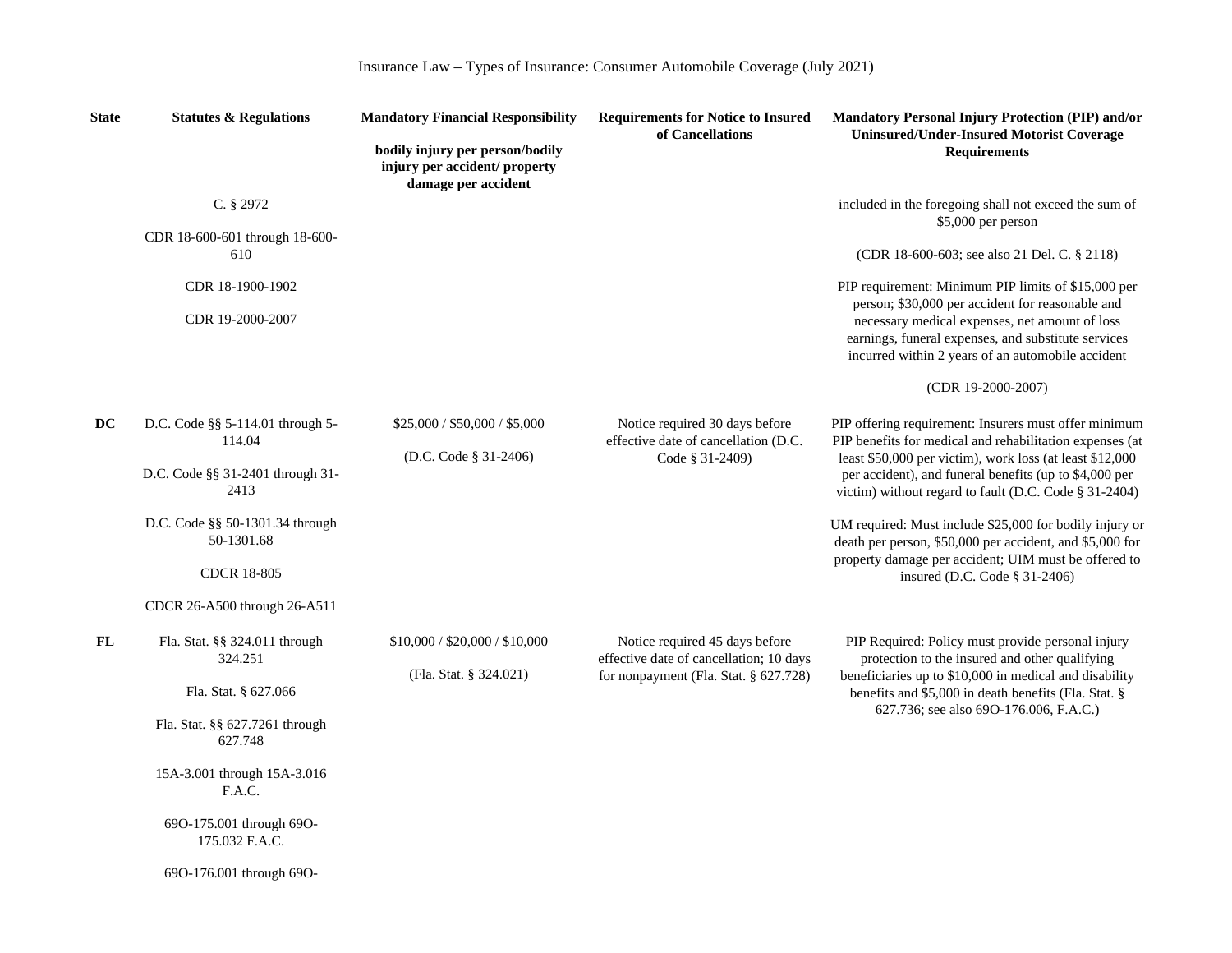| <b>State</b>   | <b>Statutes &amp; Regulations</b>                             | <b>Mandatory Financial Responsibility</b>                                               |                                                                                   | <b>Requirements for Notice to Insured</b><br>of Cancellations    | <b>Mandatory Personal Injury Protection (PIP) and/or</b><br><b>Uninsured/Under-Insured Motorist Coverage</b> |  |
|----------------|---------------------------------------------------------------|-----------------------------------------------------------------------------------------|-----------------------------------------------------------------------------------|------------------------------------------------------------------|--------------------------------------------------------------------------------------------------------------|--|
|                |                                                               | bodily injury per person/bodily<br>injury per accident/ property<br>damage per accident |                                                                                   | <b>Requirements</b>                                              |                                                                                                              |  |
|                | 176.022 F.A.C.                                                |                                                                                         |                                                                                   |                                                                  |                                                                                                              |  |
| <b>GA</b>      | O.C.G.A. § 33-7-11                                            | \$25,000 / \$50,000 / \$25,000                                                          | Notice required 30 days before<br>effective date of cancellation                  |                                                                  |                                                                                                              |  |
|                | O.C.G.A. § 33-9-40                                            | (O.C.G.A. § 33-7-11; see also<br>O.C.G.A. § 40-9-37)                                    | (O.C.G.A. § 33-24-45; see also<br>O.C.G.A. § 33-24-44)                            |                                                                  |                                                                                                              |  |
|                | O.C.G.A. §§ 33-24-44 through 33-<br>24-45                     |                                                                                         |                                                                                   |                                                                  |                                                                                                              |  |
|                | O.C.G.A. §§ 33-34-1 through 33-<br>$34-9$                     |                                                                                         |                                                                                   |                                                                  |                                                                                                              |  |
|                | O.C.G.A. § 40-9-37                                            |                                                                                         |                                                                                   |                                                                  |                                                                                                              |  |
|                | O.C.G.A. § 40-9-82                                            |                                                                                         |                                                                                   |                                                                  |                                                                                                              |  |
|                | Ga. Comp. R. & Regs. r. 120-1-11-<br>.05                      |                                                                                         |                                                                                   |                                                                  |                                                                                                              |  |
|                | Ga. Comp. R. & Regs. r. 120-2-14-<br>.04 through 120-2-14-.17 |                                                                                         |                                                                                   |                                                                  |                                                                                                              |  |
|                | Ga. Comp. R. & Regs. r. 120-2-28-<br>.01 through 120-2-28-.12 |                                                                                         |                                                                                   |                                                                  |                                                                                                              |  |
|                | Ga. Comp. R. & Regs. r. 120-2-46-<br>.01through 120-2-46-.09  |                                                                                         |                                                                                   |                                                                  |                                                                                                              |  |
| GU             | 16 GCA § 19101 through 16 GCA<br>§ 19107                      | \$25,000 / \$50,000 / \$20,000<br>(16 GCA § 19104)                                      | Notice required 30 days before<br>effective date of cancellation; 15 days         |                                                                  |                                                                                                              |  |
|                | 16 GCA § 21102 through 16 GCA<br>§ 21111                      |                                                                                         | for reasons enumerated by statute (16<br>GCA § 21105; see also 16 GCA §<br>21104) |                                                                  |                                                                                                              |  |
| H <sub>I</sub> | HRS §§ 287-1 through 287-48                                   | \$10,000 / \$20,000 / \$5,000                                                           | Notice required 30 days before<br>effective date of cancellation; 20 days         | PIP required: Up to \$10,000 per person (HRS §                   |                                                                                                              |  |
|                | HRS §§ 431:10C-101 through<br>431:10C-608                     | (HRS § 287-25; see also HRS § 287-<br>26; HRS § 431:10C-301)                            | for nonpayment (HRS § 431:10C-<br>112)                                            | 431:10C-103.5; see also HRS § 431:10C-303; HRS §<br>431:10C-304) |                                                                                                              |  |

HAR 16-5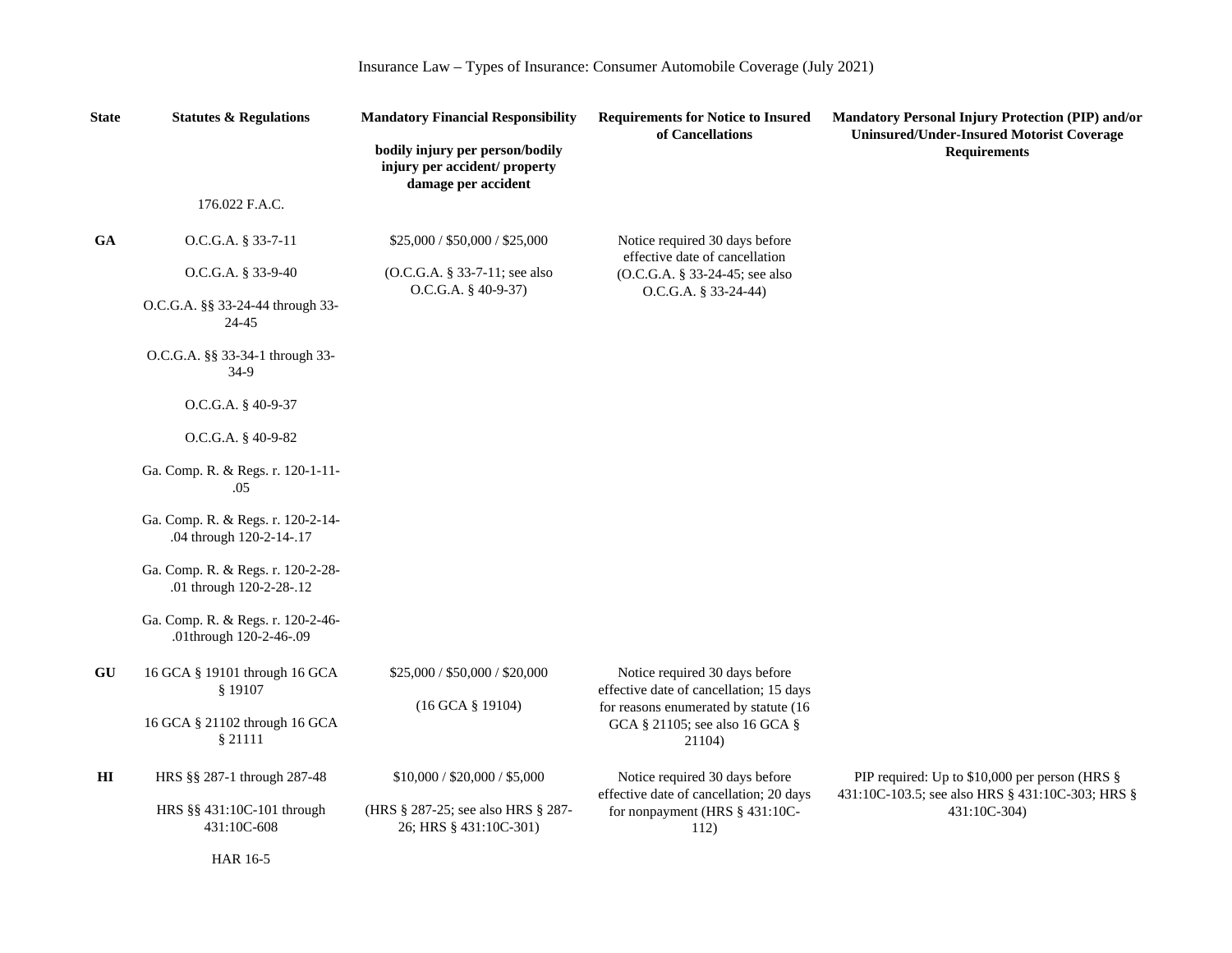| <b>State</b> | <b>Statutes &amp; Regulations</b>                                                                                                                                                                                                                                                                                                     | <b>Mandatory Financial Responsibility</b>                                               | <b>Requirements for Notice to Insured</b><br>of Cancellations                                                                    | <b>Mandatory Personal Injury Protection (PIP) and/or</b><br><b>Uninsured/Under-Insured Motorist Coverage</b>                                    |  |
|--------------|---------------------------------------------------------------------------------------------------------------------------------------------------------------------------------------------------------------------------------------------------------------------------------------------------------------------------------------|-----------------------------------------------------------------------------------------|----------------------------------------------------------------------------------------------------------------------------------|-------------------------------------------------------------------------------------------------------------------------------------------------|--|
|              |                                                                                                                                                                                                                                                                                                                                       | bodily injury per person/bodily<br>injury per accident/ property<br>damage per accident |                                                                                                                                  | <b>Requirements</b>                                                                                                                             |  |
| ID           | Idaho Code §§ 41-2501 through<br>41-2521<br>Idaho Code § 49-117<br>Idaho Code $\S$ 49-1229<br>IDAPA 18.01.20.000 through<br>18.01.20.016<br>IDAPA 18.01.34.000 through<br>18.01.34.015                                                                                                                                                | \$25,000 / \$50,000 / \$15,000<br>(Idaho Code § 49-117)                                 | Notice required 20 days before<br>effective date of cancellation; 10 days<br>for nonpayment (Idaho Code § 41-<br>2508)           |                                                                                                                                                 |  |
| $\mathbf{I}$ | 215 ILCS 5/143.12a through 215<br>ILCS 5/143b<br>625 ILCS 5/7-203<br>625 ILCS 5/7-601<br>50 Ill. Adm. Code 8010 through 50<br>Ill. Adm. Code 8010.80                                                                                                                                                                                  | \$25,000 / \$50,000 / \$20,000<br>(625 ILCS 5/7-203; see also 625 ILCS)<br>$5/7 - 601$  | Notice required 30 days before<br>effective date of cancellation; 10 days<br>for nonpayment (215 ILCS 5/143.15)                  | UM required: Coverage may not be less than \$25,000<br>per person / \$50,000 per accident (625 ILCS 5/7-203;<br>see also 215 ILCS 5/143a)       |  |
| IN           | Burns Ind. Code Ann. §§ 9-25-1-2<br>through 9-25-9-7<br>Burns Ind. Code Ann. §§ 9-25-9-2<br>through 9-25-9-7<br>Burns Ind. Code Ann. §§ 27-7-5-2<br>through 27-7-5-6<br>Burns Ind. Code Ann. §§ 27-7-6-1<br>through 27-7-6-12<br>Burns Ind. Code Ann. §§ 27-8-9-5<br>through 27-8-9-11<br>140 IAC 1-2-4 through 140 IAC 1-<br>$2 - 7$ | \$25,000 / \$50,000 / \$25,000<br>(Burns Ind. Code Ann. § 9-25-4-5)                     | Notice required 20 days before<br>effective date of cancellation; 10 days<br>for nonpayment (Burns Ind. Code<br>Ann. § 27-7-6-5) | UIM required: Underinsured motorist coverage must be<br>made available in limits of not less than \$50,000<br>(Burns Ind. Code Ann. § 27-7-5-2) |  |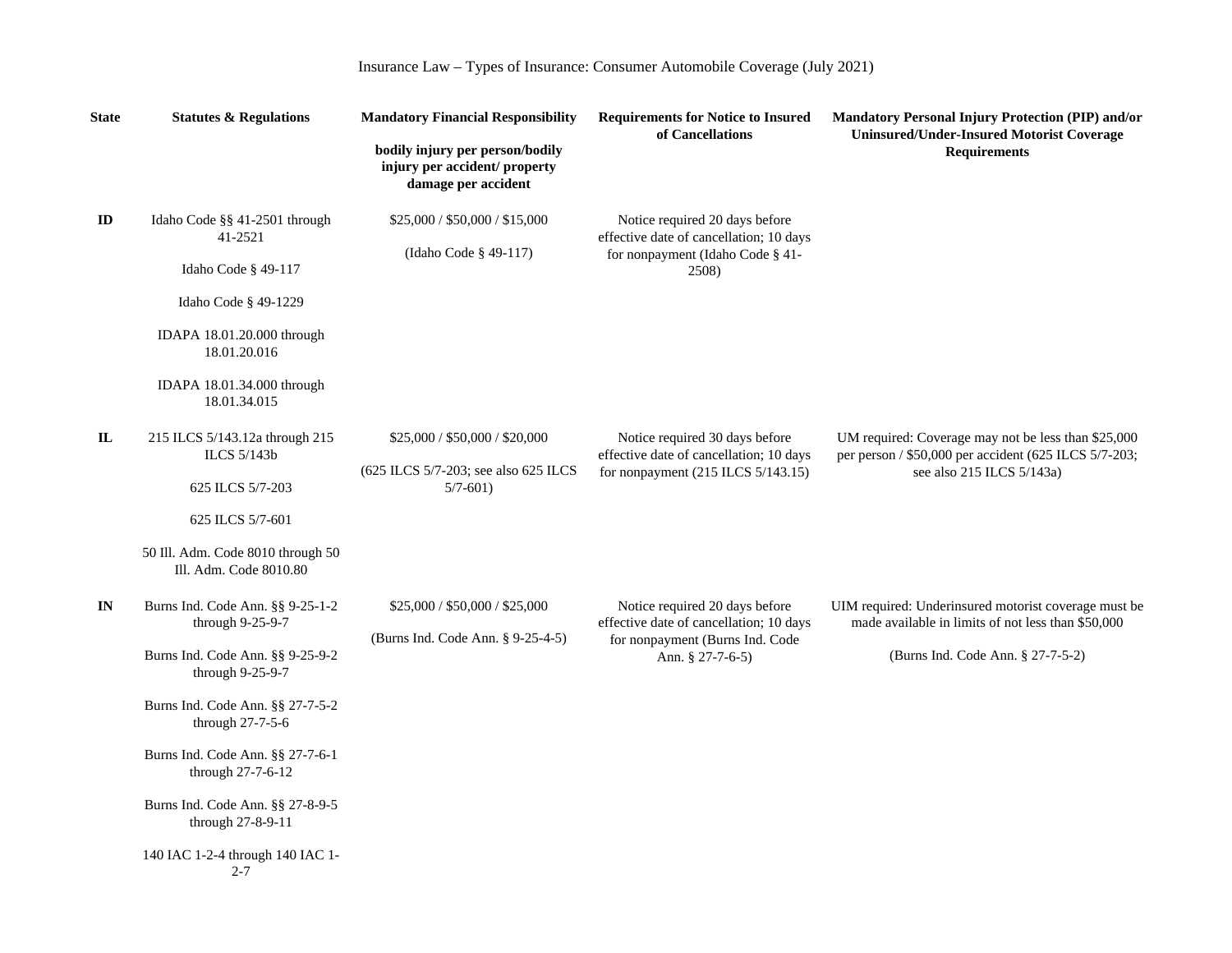| Insurance Law – Types of Insurance: Consumer Automobile Coverage (July 2021) |  |  |  |  |
|------------------------------------------------------------------------------|--|--|--|--|
|                                                                              |  |  |  |  |

| <b>State</b> | <b>Statutes &amp; Regulations</b>                  | <b>Mandatory Financial Responsibility</b>                                               |                                                                                   | Mandatory Personal Injury Protection (PIP) and/or<br><b>Uninsured/Under-Insured Motorist Coverage</b>              |  |
|--------------|----------------------------------------------------|-----------------------------------------------------------------------------------------|-----------------------------------------------------------------------------------|--------------------------------------------------------------------------------------------------------------------|--|
|              |                                                    | bodily injury per person/bodily<br>injury per accident/ property<br>damage per accident | of Cancellations                                                                  | <b>Requirements</b>                                                                                                |  |
|              | 140 IAC 1-7-2 through 140 IAC 1-<br>$7 - 8$        |                                                                                         |                                                                                   |                                                                                                                    |  |
|              | 760 IAC 1-1-1                                      |                                                                                         |                                                                                   |                                                                                                                    |  |
| IA           | Iowa Code § 321A.1                                 | \$20,000 / \$40,000 / \$15,000                                                          | Notice required 30 days before                                                    |                                                                                                                    |  |
|              | Iowa Code §§ 321A.12 through<br>321A.29            | (Iowa Code § 321A.1; Iowa Code §<br>321A.21; see also Iowa Code §<br>516A.1)            | effective date of cancellation; 10 days<br>for nonpayment (Iowa Code §<br>515D.5) |                                                                                                                    |  |
|              | Iowa Code §§ 515D.1 through<br>515D.12             |                                                                                         |                                                                                   |                                                                                                                    |  |
|              | Iowa Code §§ 516A.1 through<br>516A.5              |                                                                                         |                                                                                   |                                                                                                                    |  |
|              | Iowa Code §§ 516B.1 through<br>516B.3              |                                                                                         |                                                                                   |                                                                                                                    |  |
|              | 761 IAC 640.1(321A) through 761<br>IAC 640.7(321A) |                                                                                         |                                                                                   |                                                                                                                    |  |
| KS           | K.S.A. §§ 40-276 through 40-278                    | \$25,000 / \$50,000 / \$25,000                                                          | Notice required 30 days before                                                    | PIP required: Must provide PIP benefits (K.S.A. § 40-                                                              |  |
|              | K.S.A. §§ 40-284 through 40-288                    | $(K.S.A. § 40-3107)$                                                                    | effective date of cancellation (K.S.A.<br>$$40-3118$                              | 3107) including: disability benefits, funeral benefits,<br>medical benefits, rehabilitation benefits, substitution |  |
|              | K.S.A. § 40-1112a                                  |                                                                                         |                                                                                   | benefits and survivors' benefits, with limits defined by<br>statute (K.S.A. § 40-3103)                             |  |
|              | K.S.A. §§ 40-3101 through 40-<br>3130              |                                                                                         |                                                                                   | UM/UIM required: Coverage must be equal to the limits<br>of liability coverage for bodily injury or death sold,    |  |
|              | K.A.R. $§$ 40-3-18                                 |                                                                                         |                                                                                   | policyholder may reject coverage in excess of liability<br>coverage (K.S.A. § 40-284)                              |  |
|              | K.A.R. § 40-3-28                                   |                                                                                         |                                                                                   |                                                                                                                    |  |
|              | K.A.R. $§$ 40-3-31                                 |                                                                                         |                                                                                   |                                                                                                                    |  |
|              | K.A.R. §§ 40-3-35 through 40-3-<br>37              |                                                                                         |                                                                                   |                                                                                                                    |  |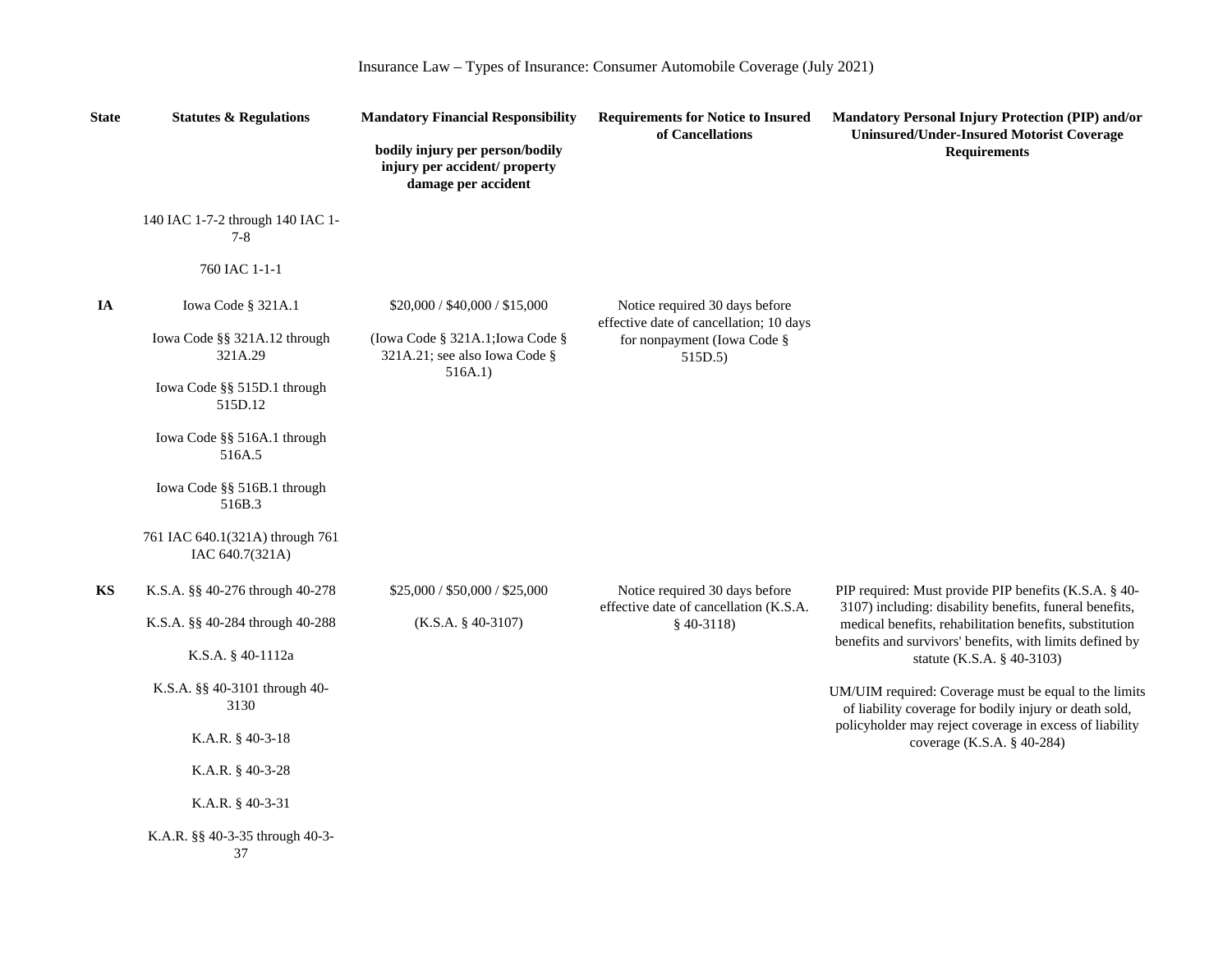| <b>State</b> | <b>Statutes &amp; Regulations</b>                   |                                                                                         |                                                                              | <b>Mandatory Financial Responsibility</b>                                                                                       |  | Mandatory Personal Injury Protection (PIP) and/or<br><b>Uninsured/Under-Insured Motorist Coverage</b> |
|--------------|-----------------------------------------------------|-----------------------------------------------------------------------------------------|------------------------------------------------------------------------------|---------------------------------------------------------------------------------------------------------------------------------|--|-------------------------------------------------------------------------------------------------------|
|              |                                                     | bodily injury per person/bodily<br>injury per accident/ property<br>damage per accident | of Cancellations                                                             | <b>Requirements</b>                                                                                                             |  |                                                                                                       |
| KY           | KRS § 304.20-040                                    | \$25,000 / \$50,000 / \$25,000                                                          | Notice required 20 days before<br>effective date of cancellation, 14 days    | Basic reparation benefits required (KRS § 304.39-040)                                                                           |  |                                                                                                       |
|              | KRS § 304.20-045                                    | $(KRS \S 304.39-110)$                                                                   | for nonpayment;                                                              |                                                                                                                                 |  |                                                                                                       |
|              | KRS §§ 304.39-010 through<br>304.39-340             |                                                                                         | The reason for cancellation or<br>nonrenewal of the policy shall appear      |                                                                                                                                 |  |                                                                                                       |
|              | 806 KAR 20:020                                      |                                                                                         | in or accompany the notice (KRS §<br>304.20-040; 806 KAR 20:020)             |                                                                                                                                 |  |                                                                                                       |
|              | 806 KAR 39:020 through 806<br>KAR 39:070            |                                                                                         |                                                                              |                                                                                                                                 |  |                                                                                                       |
| LA           | La. R.S. 22:1281 through 22:1297                    | \$15,000 / \$30,000 / \$25,000                                                          | Notice required 20 days before                                               |                                                                                                                                 |  |                                                                                                       |
|              | La. R.S. 22:1266                                    | (La. R.S. 32:861)                                                                       | effective date of cancellation; 10 days<br>for nonpayment (La. R.S. 22:1266) |                                                                                                                                 |  |                                                                                                       |
|              | La. R.S. 22:1891                                    |                                                                                         |                                                                              |                                                                                                                                 |  |                                                                                                       |
|              | La. R.S. 32:861 through 32:868                      |                                                                                         |                                                                              |                                                                                                                                 |  |                                                                                                       |
|              | La. R.S. 32:900                                     |                                                                                         |                                                                              |                                                                                                                                 |  |                                                                                                       |
|              | LAC 37: VII.101                                     |                                                                                         |                                                                              |                                                                                                                                 |  |                                                                                                       |
|              | LAC 55:III.1701 through<br>55:III.1786              |                                                                                         |                                                                              |                                                                                                                                 |  |                                                                                                       |
| MЕ           | 24-A M.R.S. § 2902 through 24-A<br>M.R.S. § 2927    | \$50,000 / \$100,000 / \$25,000                                                         | Notice required 20 days before<br>effective date of cancellation; 10 days    | UM required: Coverage may not be less than the<br>minimum limits for bodily injury liability insurance (24-<br>A M.R.S. § 2902) |  |                                                                                                       |
|              | 24-A M.R.S. § 2911 through 24-A<br>M.R.S. § 2924    | (29-A M.R.S. § 1605; see also 29-A<br>M.R.S. § 1601)                                    | for nonpayment (24-A M.R.S. §<br>2915)                                       |                                                                                                                                 |  |                                                                                                       |
|              | 24-A M.R.S. § 2927                                  |                                                                                         |                                                                              |                                                                                                                                 |  |                                                                                                       |
|              | 29-A M.R.S. § 1551 through 29-A<br>M.R.S. § 1653    |                                                                                         |                                                                              |                                                                                                                                 |  |                                                                                                       |
| MD           | Md. INSURANCE Code Ann. §§<br>11-214 through 11-216 | \$30,000 / \$60,000 / \$15,000                                                          | Notice required 45 days before<br>effective date of cancellation; 10 days    | PIP required unless waived: Must provide minimum<br>medical, hospital, and disability benefits up to \$2500                     |  |                                                                                                       |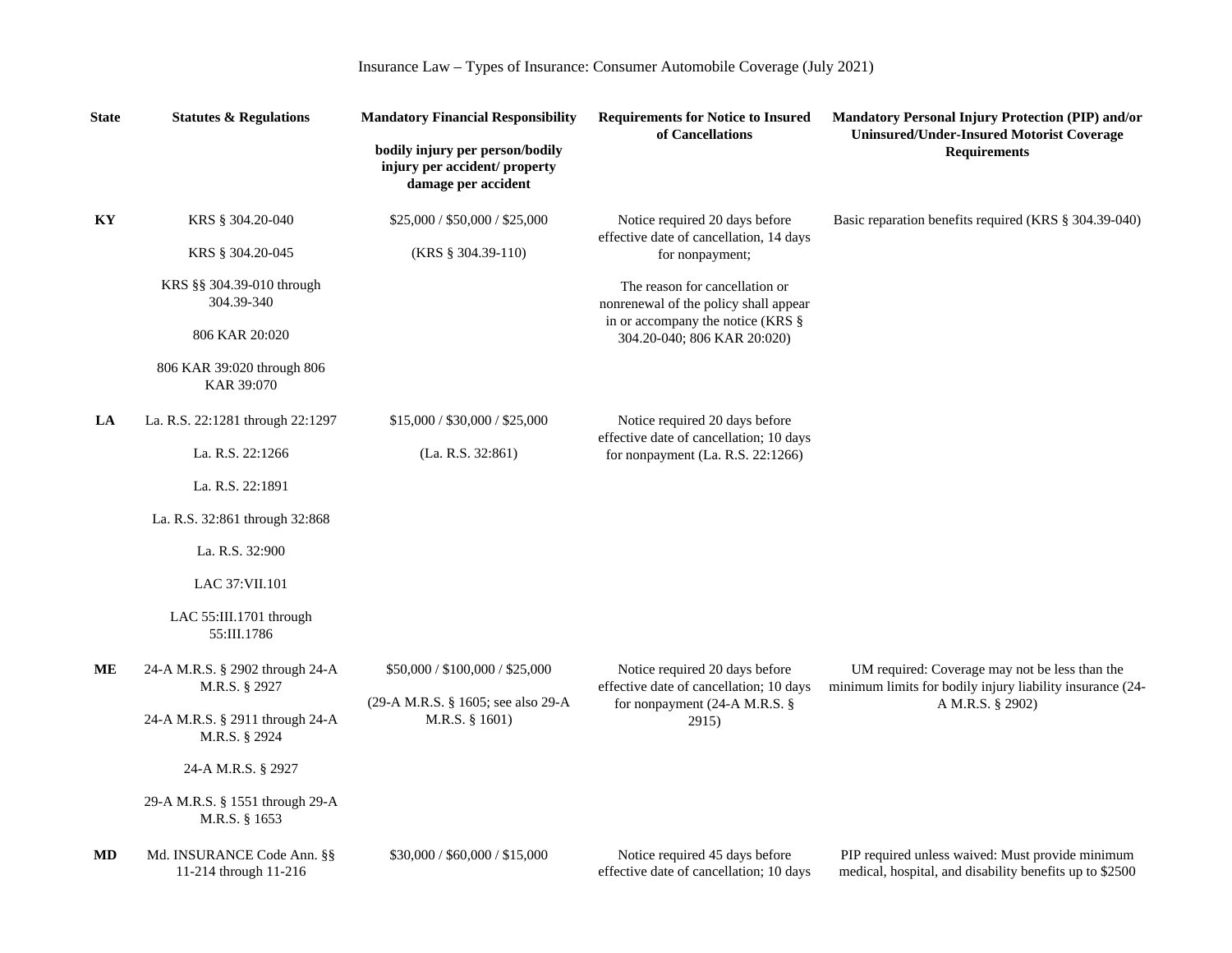| <b>State</b> | <b>Statutes &amp; Regulations</b>                                                                                                                                                                                                                                                                                                                                                                                                     |                                                                                                                               | <b>Mandatory Financial Responsibility</b>                                                    |                                                                                                                                                                                                                                                                                                                                                                 | Mandatory Personal Injury Protection (PIP) and/or<br><b>Uninsured/Under-Insured Motorist Coverage</b> |
|--------------|---------------------------------------------------------------------------------------------------------------------------------------------------------------------------------------------------------------------------------------------------------------------------------------------------------------------------------------------------------------------------------------------------------------------------------------|-------------------------------------------------------------------------------------------------------------------------------|----------------------------------------------------------------------------------------------|-----------------------------------------------------------------------------------------------------------------------------------------------------------------------------------------------------------------------------------------------------------------------------------------------------------------------------------------------------------------|-------------------------------------------------------------------------------------------------------|
|              |                                                                                                                                                                                                                                                                                                                                                                                                                                       | bodily injury per person/bodily<br>injury per accident/ property<br>damage per accident                                       |                                                                                              | <b>Requirements</b>                                                                                                                                                                                                                                                                                                                                             |                                                                                                       |
|              | Md. INSURANCE Code Ann. §§<br>11-317 through 11-319<br>Md. INSURANCE Code Ann. §§<br>12-301 through 12-306<br>Md. INSURANCE Code Ann. §§<br>19-504 through 19-520<br>Md. INSURANCE Code Ann. §<br>20-602<br>Md. INSURANCE Code Ann. §<br>27-602<br>Md. INSURANCE Code Ann. §<br>27-611<br>Md. INSURANCE Code Ann. §<br>27-613<br>Md. TRANSPORTATION Code<br>Ann. §§ 17-101 through 17-301<br>COMAR 11.18.01.01 through<br>11.18.04.03 | (Md. TRANSPORTATION Code Ann.<br>§ 17-103; Md. INSURANCE Code<br>Ann. § 20-602; see also Md.<br>INSURANCE Code Ann. § 19-504) | for nonpayment (Md. INSURANCE)<br>Code Ann. § 27-602; Md.<br>INSURANCE Code Ann. § 27-613)   | (Md. INSURANCE Code Ann. § 19-505)<br>UM required: Coverage may not be less than minimums<br>enumerated by statute (\$30,000 per person / \$60,000 per<br>accident) (Md. TRANSPORTATION Code Ann. § 17-<br>103; see also; Md. INSURANCE Code Ann. § 19-509;<br>Md. INSURANCE Code Ann. § 20-602)                                                                |                                                                                                       |
|              | COMAR $31.08.04.01$ through<br>31.08.04.02                                                                                                                                                                                                                                                                                                                                                                                            |                                                                                                                               |                                                                                              |                                                                                                                                                                                                                                                                                                                                                                 |                                                                                                       |
| MA           | ALM GL ch. 90, § 34A through<br>ch. 90, § 34R<br>ALM GL ch. 175, § 113A through<br>ch. 175, § 113X<br>ALM GL ch. 231, § 6D                                                                                                                                                                                                                                                                                                            | \$20,000 / \$40,000 / \$1,000<br>(ALM GL ch. 90, § 34A)                                                                       | Notice required 20 days before<br>effective date of cancellation (ALM<br>GL ch. 175, § 113A) | PIP required: Must provide PIP coverage (ALM GL ch.<br>90, § 34M), including: at least \$8,000 for injury or death<br>per person, work loss up to 75% of average weekly<br>wage or its equivalent (ALM GL ch. 90, § 34A)<br>UM required: Coverage may not be less than the<br>minimum liability coverage for bodily injury or death<br>(ALM GL ch. 175, § 113L) |                                                                                                       |
|              | 211 CMR 79.01 through 211 CMR<br>79.18                                                                                                                                                                                                                                                                                                                                                                                                |                                                                                                                               |                                                                                              |                                                                                                                                                                                                                                                                                                                                                                 |                                                                                                       |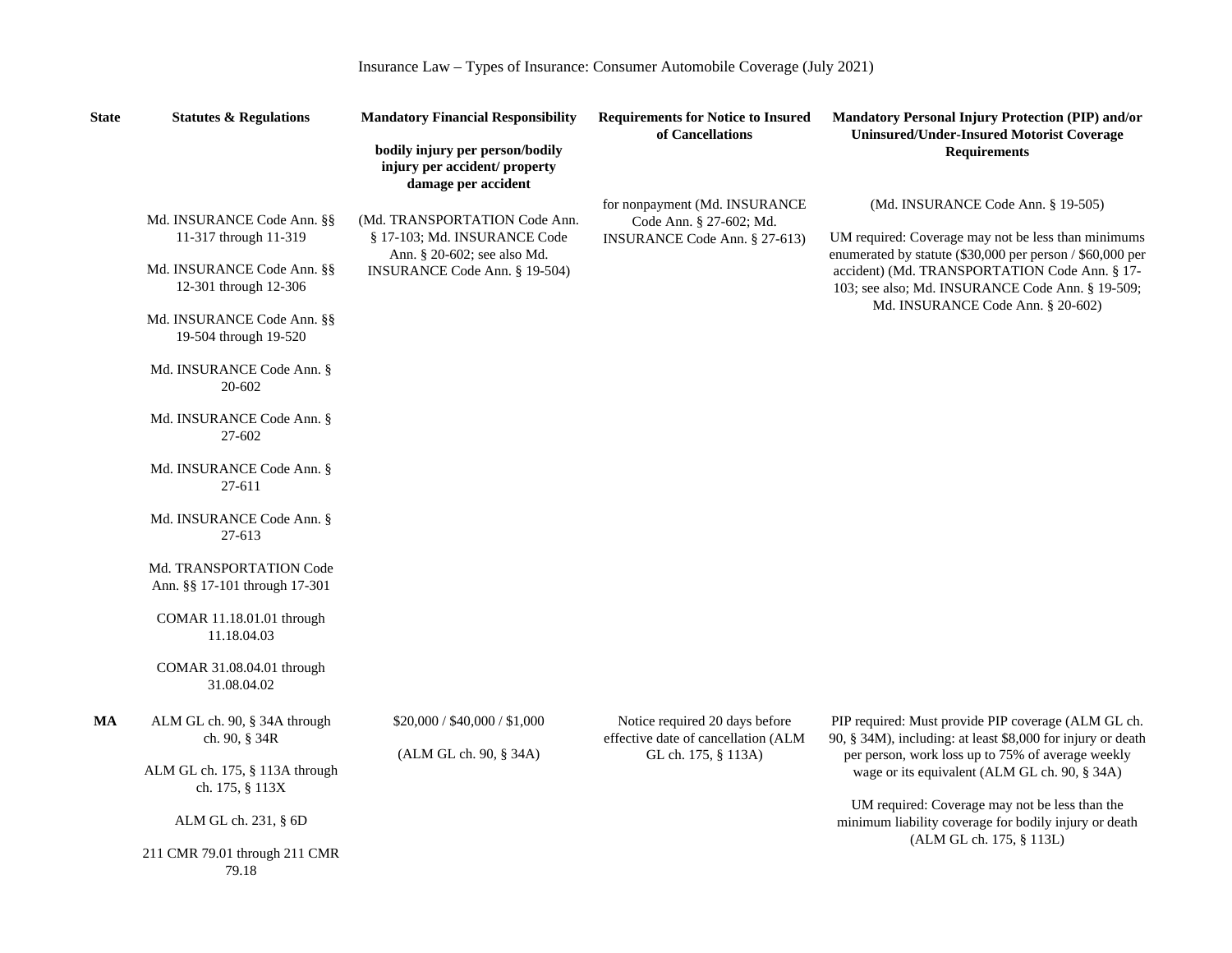| Insurance Law - Types of Insurance: Consumer Automobile Coverage (July 2021) |  |  |  |  |  |  |  |
|------------------------------------------------------------------------------|--|--|--|--|--|--|--|
|------------------------------------------------------------------------------|--|--|--|--|--|--|--|

| <b>State</b>           | <b>Statutes &amp; Regulations</b>                          | <b>Mandatory Financial Responsibility</b>                                               | <b>Requirements for Notice to Insured</b><br>of Cancellations             | Mandatory Personal Injury Protection (PIP) and/or<br><b>Uninsured/Under-Insured Motorist Coverage</b>                                                                    |
|------------------------|------------------------------------------------------------|-----------------------------------------------------------------------------------------|---------------------------------------------------------------------------|--------------------------------------------------------------------------------------------------------------------------------------------------------------------------|
|                        |                                                            | bodily injury per person/bodily<br>injury per accident/ property<br>damage per accident |                                                                           | <b>Requirements</b>                                                                                                                                                      |
|                        | 211 CMR 91.01 through 211 CMR<br>91.14                     |                                                                                         |                                                                           |                                                                                                                                                                          |
|                        | 211 CMR 94.01 through 211 CMR<br>94.14                     |                                                                                         |                                                                           |                                                                                                                                                                          |
|                        | 211 CMR 97.01 through 211 CMR<br>97.07                     |                                                                                         |                                                                           |                                                                                                                                                                          |
| $\mathbf{M}\mathbf{I}$ | MCLS $\S$ § 257.511 through<br>257.528                     | \$20,000 / \$40,000 / \$10,000<br>(MCLS § 257.520)                                      | Notice required 10 days before<br>effective date of cancellation (MCLS    | PIP required: Owners are required to secure personal<br>protection insurance, property protection insurance and                                                          |
|                        | MCLS § 492.151                                             |                                                                                         | \$500.3020)                                                               | residual liability insurance (MCLS § 500.3101)                                                                                                                           |
|                        | MCLS $\S$ 500.2101 through<br>500.2131                     |                                                                                         |                                                                           |                                                                                                                                                                          |
|                        | MCLS §§ 500.3009 through<br>500.3010                       |                                                                                         |                                                                           |                                                                                                                                                                          |
|                        | MCLS § 500.3020                                            |                                                                                         |                                                                           |                                                                                                                                                                          |
|                        | MCLS $\S$ § 500.3101 through<br>500.3390                   |                                                                                         |                                                                           |                                                                                                                                                                          |
|                        | MICH. ADMIN. CODE R<br>500.1502                            |                                                                                         |                                                                           |                                                                                                                                                                          |
| MN                     | Minn. Stat. $\S$ § 65B.001 through<br>Minn. Stat. § 70A.23 | \$30,000 / \$60,000 / \$10,000<br>(Minn. Stat. § 65B.49)                                | Notice required 30 days before<br>effective date of cancellation; 10 days | PIP required: Must provide basic economic loss benefits<br>(Minn. Stat. § 65B.48; Minn. Stat. § 65B.49), covering:                                                       |
|                        | Minn. R. 2770.0200 through<br>2770.9170                    |                                                                                         | for nonpayment (Minn. Stat. §<br>65B.16)                                  | at least \$40,000 per person, consisting of \$20,000 for<br>medical expenses and \$20,000 for income and other<br>losses as enumerated by statute (Minn. Stat. § 65B.44) |
|                        |                                                            |                                                                                         |                                                                           | UM/UIM required: Coverage may not be less than<br>\$25,000 per person / \$50,000 per accident (Minn. Stat. §<br>65B.49)                                                  |
| <b>MS</b>              | Miss. Code Ann. $§$ 63-15-3                                | \$25,000 / \$50,000 / \$25,000                                                          | Notice required 30 days before                                            |                                                                                                                                                                          |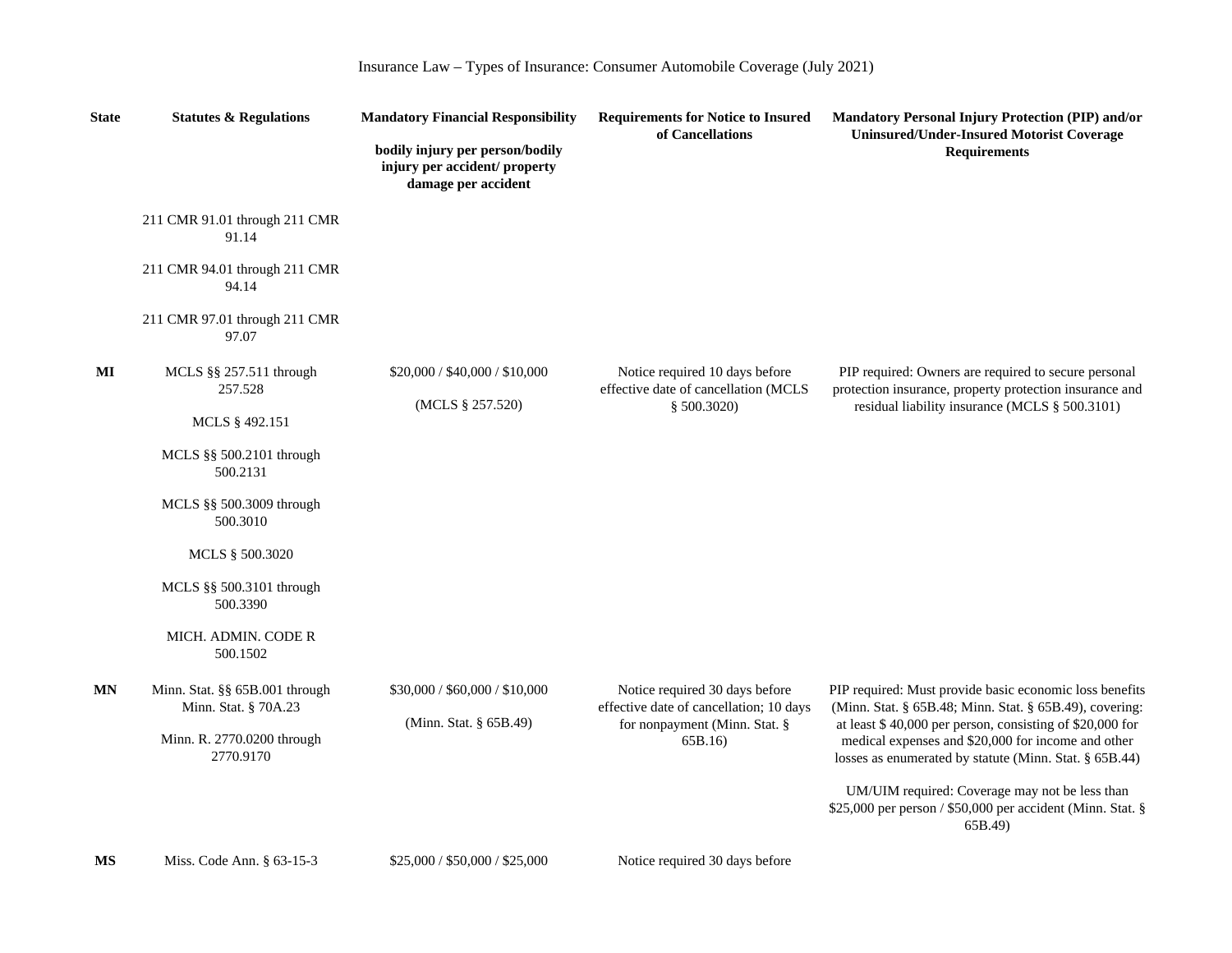| <b>State</b> | <b>Statutes &amp; Regulations</b>                                                   | <b>Mandatory Financial Responsibility</b>                                               | <b>Requirements for Notice to Insured</b><br>of Cancellations                                                       | Mandatory Personal Injury Protection (PIP) and/or<br><b>Uninsured/Under-Insured Motorist Coverage</b>                                                                      |
|--------------|-------------------------------------------------------------------------------------|-----------------------------------------------------------------------------------------|---------------------------------------------------------------------------------------------------------------------|----------------------------------------------------------------------------------------------------------------------------------------------------------------------------|
|              |                                                                                     | bodily injury per person/bodily<br>injury per accident/ property<br>damage per accident |                                                                                                                     | <b>Requirements</b>                                                                                                                                                        |
|              | Miss. Code Ann. §§ 63-15-35<br>through 63-15-65                                     | (Miss. Code Ann. § 63-15-43; Miss.<br>Code Ann. § 63-15-3)                              | effective date of cancellation; 10 days<br>for nonpayment (Miss. Code Ann. §<br>83-11-5; Miss. Code Ann. § 83-11-1) |                                                                                                                                                                            |
|              | Miss. Code Ann. §§ 83-11-1<br>through 83-11-503                                     |                                                                                         |                                                                                                                     |                                                                                                                                                                            |
| МO           | §§ 303.010 R.S.Mo. through<br>303.390 R.S.Mo.                                       | \$25,000 / \$50,000 / \$10,000                                                          | Notice required 30 days before<br>effective date of cancellation (§                                                 | UM required: Coverage may not be less than \$25,000<br>per person / \$50,000 per accident (§ 303.030 R.S.Mo.;                                                              |
|              | §§ 379.110 R.S.Mo. through<br>379.123 R.S.Mo.                                       | (§ 303.020 R.S.Mo.; see also § 303.025<br>R.S.Mo.                                       | 379.118 R.S.Mo.)                                                                                                    | see also § 379.203 R.S.Mo.)                                                                                                                                                |
|              | § 379.203 R.S.Mo.                                                                   |                                                                                         |                                                                                                                     |                                                                                                                                                                            |
|              | 20 CSR 500-2.100 through 20<br>CSR 500-2.700                                        |                                                                                         |                                                                                                                     |                                                                                                                                                                            |
| МT           | Mont. Code Anno., §§ 33-23-201<br>through 33-23-217                                 | \$25,000 / \$50,000 / \$20,000                                                          | Notice required 45 days before<br>effective date of cancellation; 10 days                                           |                                                                                                                                                                            |
|              | (Mont. Code Anno., § 61-6-103)<br>Mont. Code Anno., §§ 61-6-101<br>through 61-6-158 | for nonpayment (Mont. Code Anno.,<br>$$33-23-212)$                                      |                                                                                                                     |                                                                                                                                                                            |
|              | Mont. Code Anno., §§ 61-6-301<br>through 61-6-309                                   |                                                                                         |                                                                                                                     |                                                                                                                                                                            |
| <b>NE</b>    | R.R.S. Neb. § 44-3,128                                                              | \$25,000 / \$50,000 / \$25,000                                                          | Notice required 30 days before                                                                                      | UI/UIM requirement: an automobile liability insurance                                                                                                                      |
|              | R.R.S. Neb. §§ 44-514 through 44-<br>523                                            | (R.R.S. Neb. § 60-534)                                                                  | effective date of cancellation; 10 days<br>for nonpayment (R.R.S. Neb. § 44-<br>516; R.R.S. Neb. § 44-523)          | policy is required to provide UI/UIM coverage if the<br>policy is delivered, issued for delivery, or renewed on a<br>motor vehicle principally garaged in Nebraska (R.R.S. |
|              | R.R.S. Neb. §§ 44-6401 through<br>44-6414                                           |                                                                                         |                                                                                                                     | Neb. § 44-6408)                                                                                                                                                            |
|              | R.R.S. Neb. §§ 60-516 through 60-<br>554                                            |                                                                                         |                                                                                                                     |                                                                                                                                                                            |
| <b>NV</b>    | Nev. Rev. Stat. Ann. §§ 485.010<br>through 485.420                                  | \$25,000 / \$50,000 / \$20,000                                                          | Notice required 10 days before<br>effective date of cancellation (Nev.                                              | UM requirement: The amount of coverage to be provided<br>must be not less than the minimum limits for liability                                                            |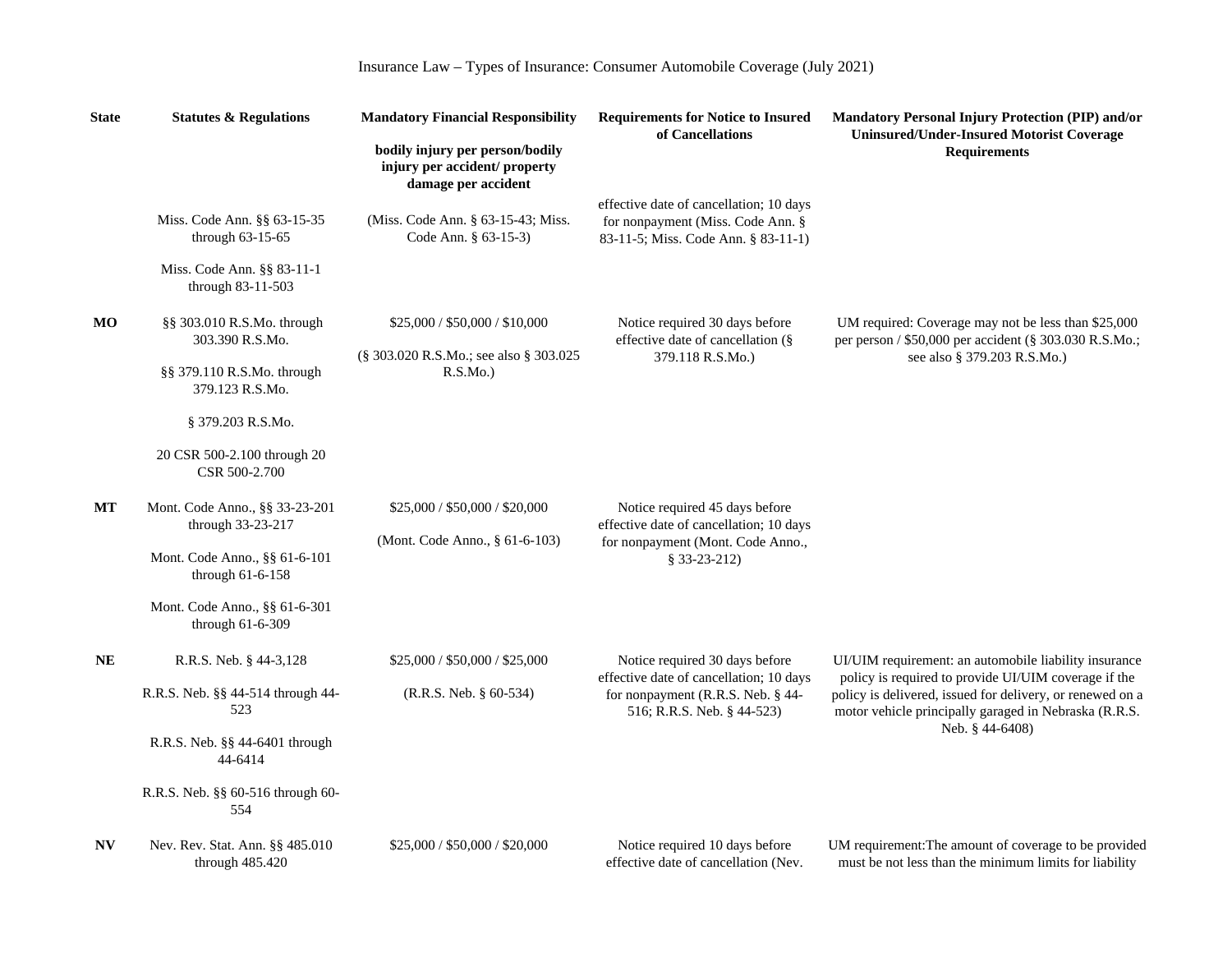| <b>State</b> | <b>Statutes &amp; Regulations</b>                       | <b>Mandatory Financial Responsibility</b>                                               | <b>Requirements for Notice to Insured</b><br>of Cancellations                                                        | Mandatory Personal Injury Protection (PIP) and/or<br><b>Uninsured/Under-Insured Motorist Coverage</b>                                                                          |
|--------------|---------------------------------------------------------|-----------------------------------------------------------------------------------------|----------------------------------------------------------------------------------------------------------------------|--------------------------------------------------------------------------------------------------------------------------------------------------------------------------------|
|              |                                                         | bodily injury per person/bodily<br>injury per accident/ property<br>damage per accident |                                                                                                                      | <b>Requirements</b>                                                                                                                                                            |
|              | Nev. Rev. Stat. Ann. §§ 687B.145<br>through 687B.147    | (Nev. Rev. Stat. Ann. § 485.185)                                                        | Rev. Stat. Ann. § 485.3092)                                                                                          | insurance for bodily injury provided for under chapter<br>485 of NRS, but may be in an amount not to exceed the<br>coverage for bodily injury purchased by the<br>policyholder |
|              | Nev. Rev. Stat. Ann. §§ 690B.016<br>through 690B.040    |                                                                                         |                                                                                                                      | (Nev. Rev. Stat. Ann. § 690B.020; see also Nev. Rev.                                                                                                                           |
|              | NAC 485.010 through 485.190                             |                                                                                         |                                                                                                                      | Stat. Ann. § 687B.145)                                                                                                                                                         |
|              | NAC 686B.700 through 686B.765                           |                                                                                         |                                                                                                                      |                                                                                                                                                                                |
|              | NAC 690B.310 through 690B.320                           |                                                                                         |                                                                                                                      |                                                                                                                                                                                |
| <b>NH</b>    | RSA 259:61                                              | \$25,000 / \$50,000 / \$25,000                                                          | Notice required 45 days before                                                                                       | UM required: In the event of insolvency on the part of                                                                                                                         |
|              | RSA 264:1 through 264:24-b                              | (RSA 264:20)                                                                            | effective date of cancellation; 10 days<br>for reasons enumerated by statute                                         | the liability insurer which prevents such insurer from<br>paying the legal liability of its insured within the limits                                                          |
|              | RSA 407-B:1 through 407-B:7                             |                                                                                         | (RSA 417-A:5)                                                                                                        | of the coverage provided, if no other insurance<br>applies, uninsured motorist coverage shall provide for                                                                      |
|              | RSA 412:8 through 412:12                                |                                                                                         |                                                                                                                      | no less than \$25,000 coverage for injury to or<br>destruction of property in any one accident                                                                                 |
|              | RSA 412:17 through 412:18                               |                                                                                         |                                                                                                                      | (RSA 264:15)                                                                                                                                                                   |
|              | RSA 417-A:1 through 417-A:10                            |                                                                                         |                                                                                                                      |                                                                                                                                                                                |
|              | N.H. Admin. Rules, Ins 1401.01<br>through Ins 1400 App. |                                                                                         |                                                                                                                      |                                                                                                                                                                                |
| NJ           | N.J. Stat. §§ 17:28-1 through<br>17:28-8                | \$15,000 / \$30,000 / \$5,000                                                           | Notice required 20 days before<br>effective date of cancellation (N.J.                                               | PIP Choice: PIP must be provided without regard to<br>fault unless alternative coverage is opted for, and covers                                                               |
|              | N.J. Stat. §§ 17:29A-33 through<br>17:29A-52            | (N.J. Stat. § 17:28-1.1; N.J. Stat. §<br>$39:6B-1)$                                     | Stat. § 17:29C-6; N.J. Stat. § 17:29C-<br>8); 15 days for nonpayment (N.J.<br>Stat. § 17:33B-8; N.J. Stat. § 17:29C- | up to: \$250,000 for bodily injury per person per<br>accident, \$5,200 for income continuation, \$4,380 for<br>essential services, and \$1,000 for funeral expenses (N.J.      |
|              | N.J. Stat. §§ 17:29C-6 through<br>17:29C-13             |                                                                                         | 8)                                                                                                                   | Stat. § 39:6A-4; see also N.J. Stat. § 39:6A-4.3)<br>UM required: Unless policyholder opts for a basic                                                                         |
|              | N.J. Stat. §§ 17:30E-1 through<br>17:30E-24             |                                                                                         |                                                                                                                      | automobile insurance policy, coverage may not be less<br>than \$15,000 per person / \$30,000 per accident / \$5,000<br>for property damage (N.J. Stat. § 17:28-1.1; see also   |
|              | N.J. Stat. §§ 17:33B-1 through                          |                                                                                         |                                                                                                                      | N.J. Stat. § 39:6A-14)                                                                                                                                                         |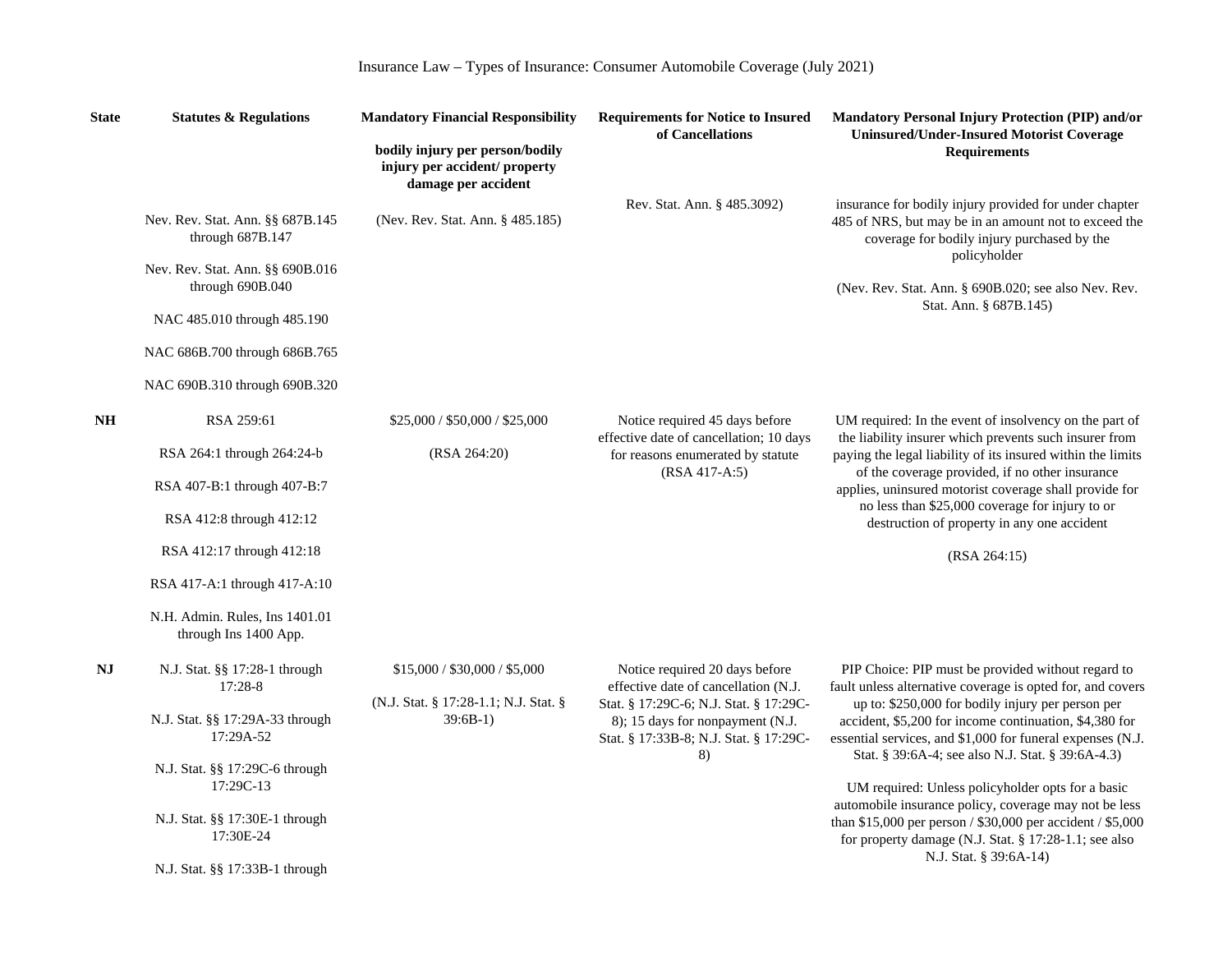| Insurance Law – Types of Insurance: Consumer Automobile Coverage (July 2021) |
|------------------------------------------------------------------------------|
|------------------------------------------------------------------------------|

| <b>State</b>   | <b>Statutes &amp; Regulations</b>                | <b>Mandatory Financial Responsibility</b>                                               | <b>Requirements for Notice to Insured</b><br>of Cancellations                       | Mandatory Personal Injury Protection (PIP) and/or<br><b>Uninsured/Under-Insured Motorist Coverage</b>                                |
|----------------|--------------------------------------------------|-----------------------------------------------------------------------------------------|-------------------------------------------------------------------------------------|--------------------------------------------------------------------------------------------------------------------------------------|
|                |                                                  | bodily injury per person/bodily<br>injury per accident/ property<br>damage per accident |                                                                                     | <b>Requirements</b>                                                                                                                  |
|                | 17:33B-64                                        |                                                                                         |                                                                                     |                                                                                                                                      |
|                | N.J. Stat. §§ 17:33C-1 through<br>17:33C-5       |                                                                                         |                                                                                     |                                                                                                                                      |
|                | N.J. Stat. §§ 39:6A-1 through<br>39:6A-35        |                                                                                         |                                                                                     |                                                                                                                                      |
|                | N.J. Stat. §§ 39:6B-1 through<br>$39:6B-3$       |                                                                                         |                                                                                     |                                                                                                                                      |
|                | N.J.A.C. 11:2-35.1 through 11:2-<br>35.6         |                                                                                         |                                                                                     |                                                                                                                                      |
|                | N.J.A.C. 11:3-1.1 through 11:3-<br>46.14         |                                                                                         |                                                                                     |                                                                                                                                      |
| NM             | N.M. Stat. Ann. § 59A-18-29                      | \$25,000 / \$50,000 / \$10,000                                                          | Notice required 10 days before                                                      |                                                                                                                                      |
|                | N.M. Stat. Ann. §§ 59A-32-1<br>through 59A-32-23 | (N.M. Stat. Ann. § 66-5-208)                                                            | effective date of cancellation for<br>nonpayment (N.M. Stat. Ann. § 59A-<br>$18-29$ |                                                                                                                                      |
|                | N.M. Stat. Ann. §§ 59A-38-1<br>through 59A-38-14 |                                                                                         |                                                                                     |                                                                                                                                      |
|                | N.M. Stat. Ann. §§ 66-5-201<br>through 66-5-239  |                                                                                         |                                                                                     |                                                                                                                                      |
|                | N.M. Stat. Ann. §§ 66-5-301<br>through 66-5-303  |                                                                                         |                                                                                     |                                                                                                                                      |
|                | 13.12.3.1 NMAC through<br>13.12.4.22 NMAC        |                                                                                         |                                                                                     |                                                                                                                                      |
| N <sub>Y</sub> | NY CLS Ins §§ 2328 through 2337                  | \$25,000-50,000 / \$50,000-100,000 /                                                    | Notice required 20 days before                                                      | First party benefits required (NY CLS Ins § 5103)                                                                                    |
|                | NY CLS Ins § 3420                                | \$10,000                                                                                | effective date of cancellation; 15 days<br>for nonpayment (NY CLS Veh & Tr          | UM required: Coverage up to \$25,000 for injury per                                                                                  |
|                | NY CLS Ins §§ 5101 through 5109                  | (NY CLS Veh & Tr § 311; 11 NYCRR<br>$§ 60-1.1)$                                         | § 313; 11 NYCRR § 60-1.1)                                                           | person, \$50,000 for death per person / \$50,000 for<br>injury per accident, \$100,000 for death per accident (NY<br>CLS Ins § 3420) |
|                | NY CLS Ins §§ 5201 through 5225                  |                                                                                         |                                                                                     |                                                                                                                                      |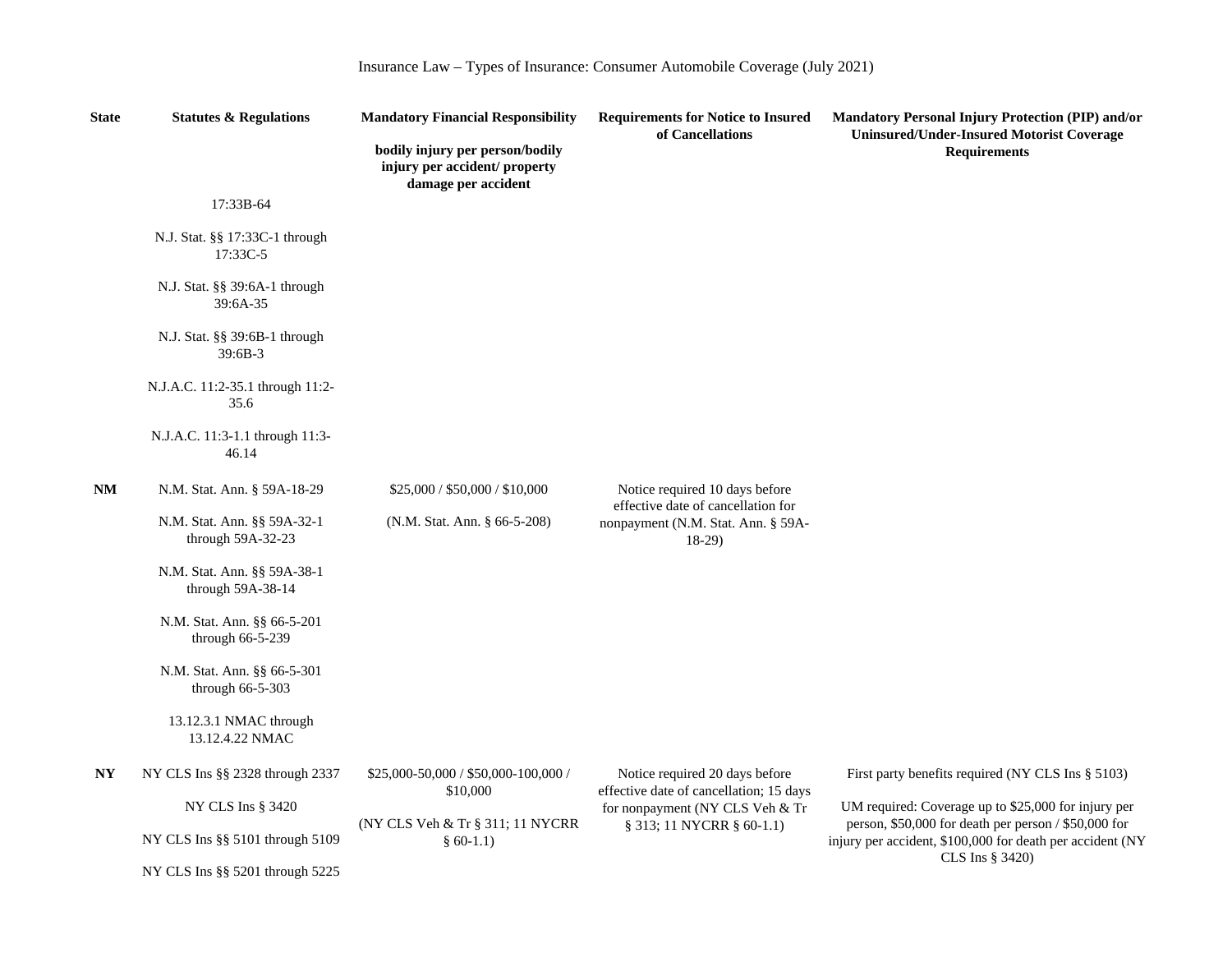| Insurance Law - Types of Insurance: Consumer Automobile Coverage (July 2021) |
|------------------------------------------------------------------------------|
|------------------------------------------------------------------------------|

| <b>State</b> | <b>Statutes &amp; Regulations</b>                                                  | <b>Mandatory Financial Responsibility</b>                                               | <b>Requirements for Notice to Insured</b><br>of Cancellations                                                        | Mandatory Personal Injury Protection (PIP) and/or<br><b>Uninsured/Under-Insured Motorist Coverage</b>                                                                  |
|--------------|------------------------------------------------------------------------------------|-----------------------------------------------------------------------------------------|----------------------------------------------------------------------------------------------------------------------|------------------------------------------------------------------------------------------------------------------------------------------------------------------------|
|              |                                                                                    | bodily injury per person/bodily<br>injury per accident/ property<br>damage per accident |                                                                                                                      | <b>Requirements</b>                                                                                                                                                    |
|              | NY CLS Ins §§ 5301 through 5304                                                    |                                                                                         |                                                                                                                      |                                                                                                                                                                        |
|              | NY CLS Veh & Tr §§ 310 through<br>321                                              |                                                                                         |                                                                                                                      |                                                                                                                                                                        |
|              | 11 NYCRR § 60-1.1 through 11<br><b>NYCRR § 60-2.4</b>                              |                                                                                         |                                                                                                                      |                                                                                                                                                                        |
|              | 11 NYCRR § 65-1.1 through 11<br>NYCRR § 65-4.11                                    |                                                                                         |                                                                                                                      |                                                                                                                                                                        |
|              | 11 NYCRR § 163.0 through 11<br><b>NYCRR § 163.7</b>                                |                                                                                         |                                                                                                                      |                                                                                                                                                                        |
| <b>NC</b>    | N.C. Gen. Stat. §§ 20-279.19<br>through $20-279.23$<br>N.C. Gen. Stat. §§ 20-319.1 | \$30,000 / \$60,000 / \$25,000<br>(N.C. Gen. Stat. § 20-279.21)                         | Notice required 10 days before<br>effective date of cancellation for<br>nonpayment (N.C. Gen. Stat. § 58-<br>$35-85$ | UM/UIM required: Coverage mandatory with maximum<br>limits designated by statute (N.C. Gen. Stat. § 20-<br>279.21)                                                     |
|              | through $20-319.2$<br>N.C. Gen. Stat. § 58-35-85                                   |                                                                                         |                                                                                                                      |                                                                                                                                                                        |
|              | N.C. Gen. Stat. § 58-36-65                                                         |                                                                                         |                                                                                                                      |                                                                                                                                                                        |
|              | 19A N.C.A.C. 3C.0301 through<br>19A N.C.A.C. 3C.0305                               |                                                                                         |                                                                                                                      |                                                                                                                                                                        |
| ND           | N.D. Cent. Code, § 26.1-25-04.1                                                    | \$25,000 / \$50,000 / \$25,000                                                          | Notice required 20 days before                                                                                       | Basic no-fault benefits required: Owner must secure                                                                                                                    |
|              | N.D. Cent. Code, §§ 26.1-40-01<br>through $26.1 - 40 - 25$                         | (N.D. Cent. Code, § 39-16.1-11)                                                         | effective date of cancellation; 10 days<br>for nonpayment (N.D. Cent. Code, §<br>$26.1 - 40 - 03$                    | sufficient basic no-fault benefits coverage (N.D. Cent.<br>Code, § 26.1-41-02)                                                                                         |
|              | N.D. Cent. Code, §§ 26.1-41-01<br>through 26.1-41-20                               |                                                                                         |                                                                                                                      | UM required: Coverage may not be less than \$25,000<br>per person / \$50,000 per accident (N.D. Cent. Code, §<br>39-16.1-11; see also N.D. Cent. Code, § 26.1-40-15.2) |
|              | N.D. Cent. Code, §§ 39-16.1-01<br>through 39-16.1-23                               |                                                                                         |                                                                                                                      |                                                                                                                                                                        |
|              | N.D. Admin. Code 45-05-01-01<br>through 45-05-01-06                                |                                                                                         |                                                                                                                      |                                                                                                                                                                        |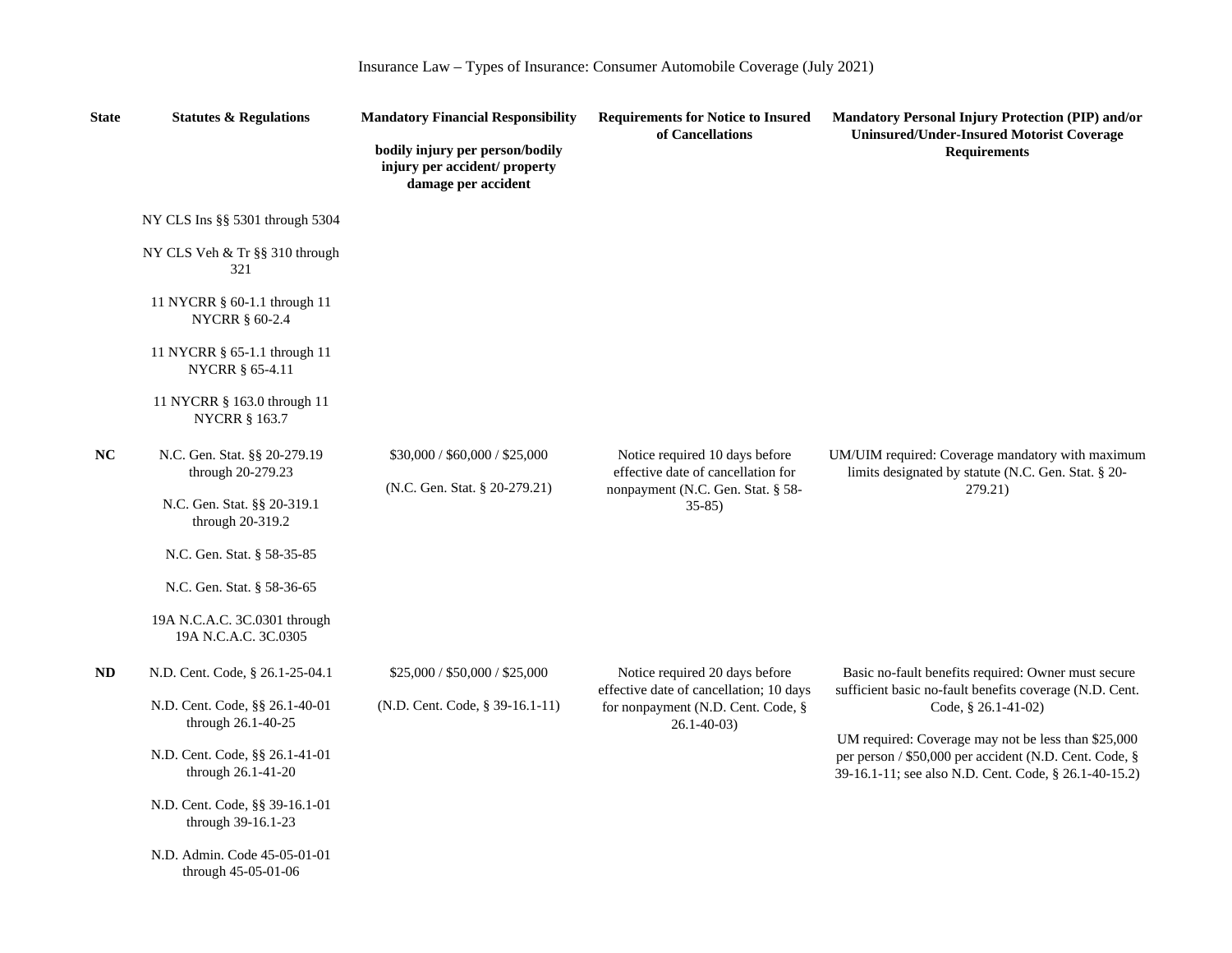| <b>State</b> | <b>Statutes &amp; Regulations</b>                                                                                                                                            | <b>Mandatory Financial Responsibility</b>               | <b>Requirements for Notice to Insured</b><br>of Cancellations                                                  | Mandatory Personal Injury Protection (PIP) and/or<br><b>Uninsured/Under-Insured Motorist Coverage</b>                                                                                                                                                                                                                                                                                                                           |                     |
|--------------|------------------------------------------------------------------------------------------------------------------------------------------------------------------------------|---------------------------------------------------------|----------------------------------------------------------------------------------------------------------------|---------------------------------------------------------------------------------------------------------------------------------------------------------------------------------------------------------------------------------------------------------------------------------------------------------------------------------------------------------------------------------------------------------------------------------|---------------------|
|              |                                                                                                                                                                              |                                                         | bodily injury per person/bodily<br>injury per accident/ property<br>damage per accident                        |                                                                                                                                                                                                                                                                                                                                                                                                                                 | <b>Requirements</b> |
| <b>OH</b>    | ORC Ann. 3937.01 through<br>3937.99<br>ORC Ann. 4509.01 through<br>4509.58<br>OAC Ann. 4501:1-2-01 through<br>4501:1-2-08                                                    | \$25,000 / \$50,000 / \$25,000<br>(ORC Ann. 4509.01)    | Notice required 30 days before<br>effective date of cancellation; 10 days<br>for nonpayment (ORC Ann. 3937.25) |                                                                                                                                                                                                                                                                                                                                                                                                                                 |                     |
| OK           | 36 Okl. St. § 941 through 36 Okl.<br>St. § 944<br>36 Okl. St. § 3636<br>36 Okl. St. § 6091 through 36 Okl.<br>St. $§ 6092$<br>47 Okl. St. § 7-204                            | \$25,000 / \$50,000 / \$25,000<br>(47 Okl. St. § 7-324) |                                                                                                                |                                                                                                                                                                                                                                                                                                                                                                                                                                 |                     |
|              | 47 Okl. St. § 7-324<br>47 Okl. St. § 7-600 through 47<br>Okl. St. § 7-612<br>O.A.C. §§ 595:15-3-1 through<br>595:15-3-3                                                      |                                                         |                                                                                                                |                                                                                                                                                                                                                                                                                                                                                                                                                                 |                     |
| <b>OR</b>    | ORS §§ 742.449 through 742.580<br>ORS §§ 806.010 through 806.195<br>Or. Admin. R. 735-050-0000<br>through 735-050-0160<br>Or. Admin. R. 836-058-0010<br>through 836-058-0020 | \$25,000 / \$50,000 / \$20,000<br>(ORS § 806.070)       | Notice required 30 days before<br>effective date of cancellation; 10 days<br>for nonpayment (ORS $§$ 742.564)  | PIP required: Must provide PIP coverage (ORS §<br>742.520) up to: \$15,000 per person for medical and<br>similar expenses for injury or death, \$3,000 per month<br>for work loss, \$5,000 for funeral expenses, and \$750 for<br>child care and essential services (ORS § 742.524)<br>UM/UIM required: Coverage may not be less than<br>\$25,000 per person / \$50,000 per accident (ORS §<br>806.070; see also ORS § 742.502) |                     |
| PA           | 40 P.S. § 991.2004 through 40 P.S.<br>§991.2006                                                                                                                              | \$15,000 / \$30,000 / \$5,000                           | Notice required 60 days before<br>effective date of cancellation; 15 days                                      |                                                                                                                                                                                                                                                                                                                                                                                                                                 |                     |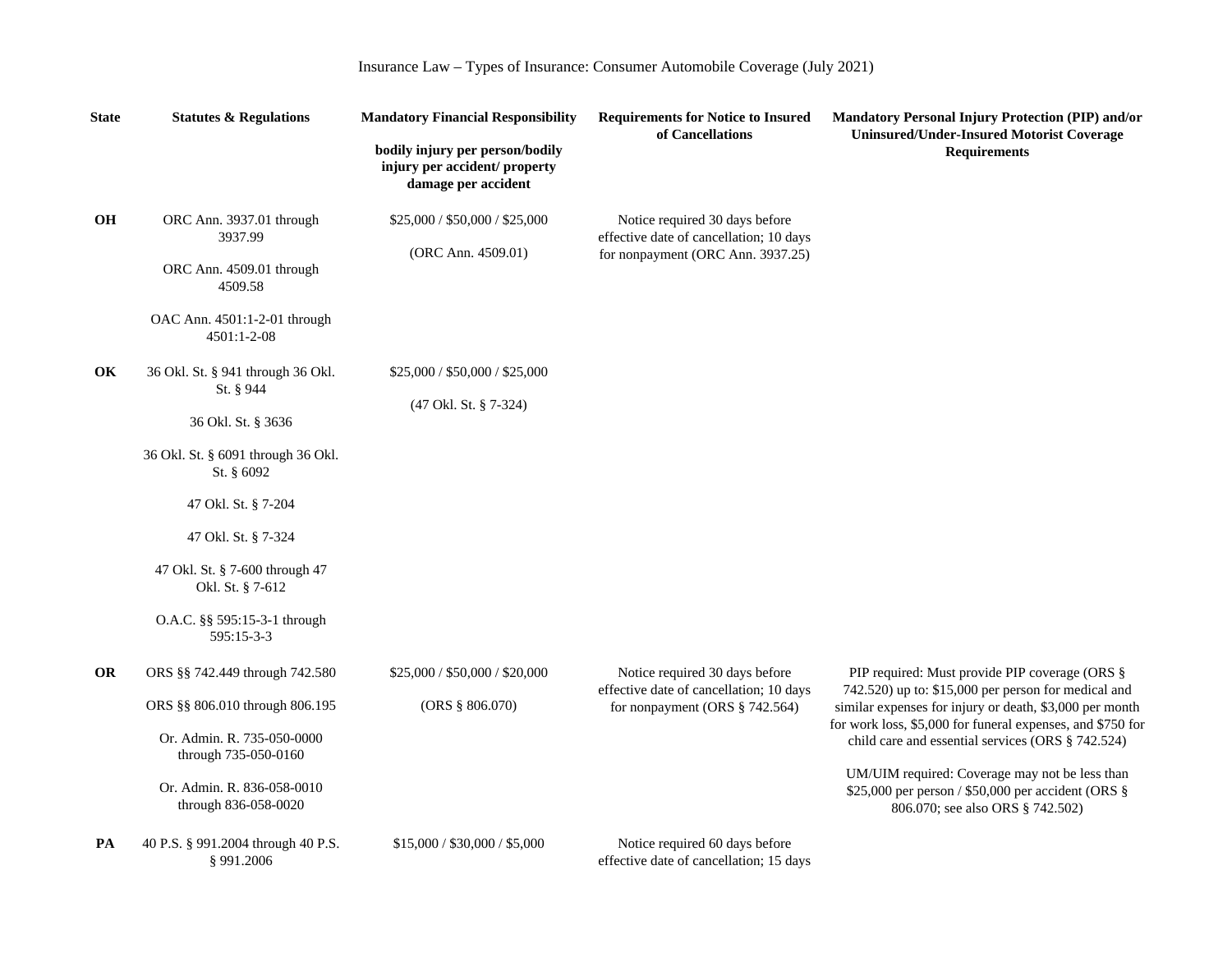| <b>State</b> | <b>Statutes &amp; Regulations</b>                   | <b>Mandatory Financial Responsibility</b>                                               | <b>Requirements for Notice to Insured</b><br>of Cancellations                | Mandatory Personal Injury Protection (PIP) and/or<br><b>Uninsured/Under-Insured Motorist Coverage</b>                                                   |
|--------------|-----------------------------------------------------|-----------------------------------------------------------------------------------------|------------------------------------------------------------------------------|---------------------------------------------------------------------------------------------------------------------------------------------------------|
|              |                                                     | bodily injury per person/bodily<br>injury per accident/ property<br>damage per accident |                                                                              | <b>Requirements</b>                                                                                                                                     |
|              | 40 P.S. § 2000                                      | (75 Pa.C.S. § 1702)                                                                     | for reasons enumerated by statute (40<br>P.S. § 991.2006; see also 40 P.S. § |                                                                                                                                                         |
|              | 75 Pa.C.S. § 1701 through 75<br>Pa.C.S. § 1799.7    |                                                                                         | 991.2004)                                                                    |                                                                                                                                                         |
|              | 75 Pa.C.S. § 2001 through 75<br>Pa.C.S. § 2009      |                                                                                         |                                                                              |                                                                                                                                                         |
|              | 40 P.S. § 991.2001 through 40 P.S.<br>§991.2013     |                                                                                         |                                                                              |                                                                                                                                                         |
|              | 31 Pa. Code § 61.1 through 31 Pa.<br>Code § 69.55   |                                                                                         |                                                                              |                                                                                                                                                         |
| <b>PR</b>    | 9 L.P.R.A. § 2058                                   | \$3,000 per accident (26 L.P.R.A. §<br>8052)                                            |                                                                              |                                                                                                                                                         |
|              | 26 L.P.R.A. § 8051 through 26<br>L.P.R.A. § 8062    |                                                                                         |                                                                              |                                                                                                                                                         |
| RI           | R.I. Gen. Laws §§ 27-7-1 through<br>$27 - 7 - 7$    | \$25,000 / \$50,000 / \$25,000                                                          | Notice required 30 days before<br>effective date of cancellation; 10 days    | UM required: Coverage may not be less than \$25,000<br>per person / \$50,000 per accident, limit may be lowered                                         |
|              | R.I. Gen. Laws § 27-9-53                            | (R.I. Gen. Laws § 31-32-2; R.I. Gen.<br>Laws § 31-31-7)                                 | for nonpayment (R.I. Gen. Laws §<br>$31-47-4)$                               | after signing an advisory notice; policyholder may reject<br>property damage coverage (R.I. Gen. Laws § 31-31-7;<br>see also R.I. Gen. Laws § 27-7-2.1) |
|              | R.I. Gen. Laws § 31-31-7                            |                                                                                         |                                                                              |                                                                                                                                                         |
|              | R.I. Gen. Laws §§ 31-32-1 through<br>$31 - 32 - 36$ |                                                                                         |                                                                              |                                                                                                                                                         |
|              | R.I. Gen. Laws §§ 31-47-1 through<br>31-47-19       |                                                                                         |                                                                              |                                                                                                                                                         |
|              | CRIR 46-100-027                                     |                                                                                         |                                                                              |                                                                                                                                                         |
| <b>SC</b>    | S.C. Code Ann. § 38-75-730                          | \$25,000 / \$50,000 / \$25,000                                                          | Notice required 15 days before<br>effective date of cancellation (S.C.       | UM required: Coverage may be no less than \$25,000 per<br>person / \$50,000 per accident / \$25,000 for property                                        |
|              | S.C. Code Ann. §§ 38-77-10<br>through 38-77-1160    | (S.C. Code Ann. § 56-9-20)                                                              | Code Ann. § 38-77-120)                                                       | damage (S.C. Code Ann. § 38-77-150; see also S.C.<br>Code Ann. § 38-77-140)                                                                             |
|              | S.C. Code Ann. §§ 56-9-10                           |                                                                                         | Notice required 10 days before                                               |                                                                                                                                                         |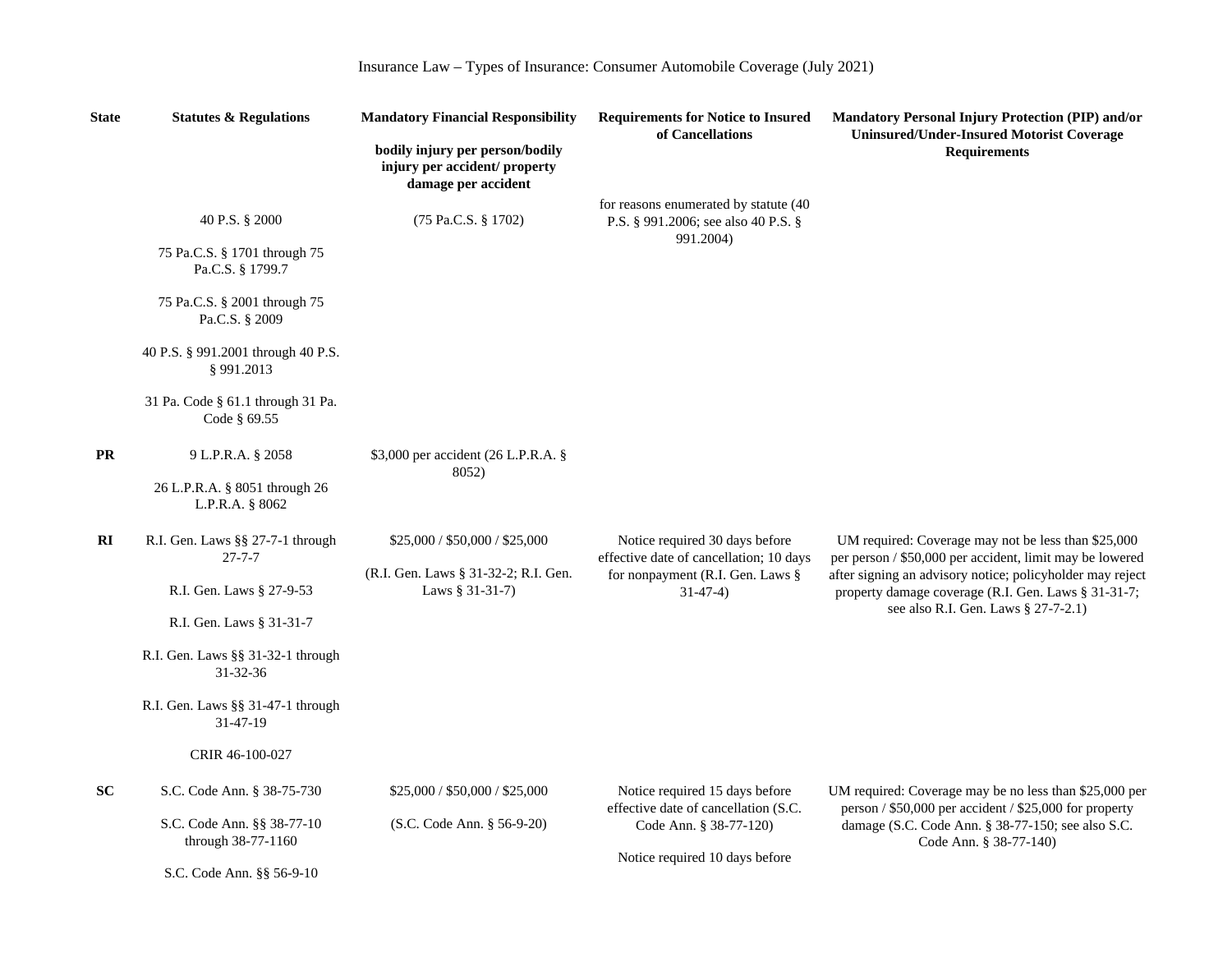| <b>State</b> | <b>Statutes &amp; Regulations</b>                  | <b>Mandatory Financial Responsibility</b>                                               | <b>Requirements for Notice to Insured</b><br>of Cancellations                                                  | Mandatory Personal Injury Protection (PIP) and/or<br><b>Uninsured/Under-Insured Motorist Coverage</b>                                      |
|--------------|----------------------------------------------------|-----------------------------------------------------------------------------------------|----------------------------------------------------------------------------------------------------------------|--------------------------------------------------------------------------------------------------------------------------------------------|
|              |                                                    | bodily injury per person/bodily<br>injury per accident/ property<br>damage per accident |                                                                                                                | <b>Requirements</b>                                                                                                                        |
|              | through 56-9-120                                   |                                                                                         | effective date of cancellation for                                                                             |                                                                                                                                            |
|              | S.C. Code Ann. §§ 56-9-550<br>through 56-9-560     |                                                                                         | nonpayment (S.C. Code Ann. § 38-<br>$75-730$                                                                   |                                                                                                                                            |
|              | S.C. Code Regs. 38-120 through<br>38-121           |                                                                                         |                                                                                                                |                                                                                                                                            |
| <b>SD</b>    | S.D. Codified Laws §§ 32-35-1<br>through 32-35-125 | \$25,000 / \$50,000 / \$25,000                                                          | Notice required 20 days before<br>effective date of cancellation; 20 days                                      | UM/UIM required: Coverage must be equal to the<br>coverage provided by such policy for bodily injury and                                   |
|              | S.D. Codified Laws §§ 58-11-9<br>through 58-11-9.4 | $(S.D.$ Codified Laws § 32-35-2)                                                        | for nonpayment (S.D. Codified Laws<br>$$58-11-49)$                                                             | death up to maximums enumerated by statute (S.D.<br>Codified Laws § 58-11-9; S.D. Codified Laws § 58-11-<br>9.4)                           |
|              | S.D. Codified Laws § 58-11-49                      |                                                                                         |                                                                                                                |                                                                                                                                            |
|              | S.D. Codified Laws §§ 58-23-1<br>through 58-23-9   |                                                                                         |                                                                                                                |                                                                                                                                            |
| TN           | Tenn. Code Ann. §§ 55-12-102<br>through 55-12-107  | Single limit policy: \$60,000 per<br>accident                                           | Notice required 20 days before<br>effective date of cancellation; 10 days<br>for reasons enumerated by statute | UM required: The limits of the uninsured motorist<br>coverage shall be equal to the bodily injury liability<br>limits stated in the policy |
|              | Tenn. Code Ann. §§ 55-12-119<br>through 55-12-125  | Split-limit policy:                                                                     | (Tenn. Code Ann. § 56-7-1303; see<br>also Tenn. Code Ann. § 55-12-123)                                         | (Tenn. Code Ann. § 56-7-1201)                                                                                                              |
|              |                                                    | \$25,000 / \$50,000 / \$15,000                                                          |                                                                                                                |                                                                                                                                            |
|              | Tenn. Code Ann. §§ 56-7-1101<br>through 56-7-1119  | (Tenn. Code Ann. § 55-12-102; see<br>also Tenn. Code Ann. § 55-12-107)                  |                                                                                                                |                                                                                                                                            |
|              | Tenn. Code Ann. §§ 56-7-1201<br>through 56-7-1206  |                                                                                         |                                                                                                                |                                                                                                                                            |
|              | Tenn. Code Ann. §§ 56-7-1301<br>through 56-7-1305  |                                                                                         |                                                                                                                |                                                                                                                                            |
| TX           | Tex. Ins. Code art. 5.01 through<br>5.11           | \$30,000 / \$60,000 / \$25,000                                                          | Notice required 10 days before<br>effective date of cancellation (Tex.                                         | PIP required unless rejected (Tex. Ins. Code §<br>1952.152) and must cover up to \$2500 for all benefits in                                |
|              | Tex. Ins. Code § 551.104                           | (Tex. Transp. Code § 601.072)                                                           | Ins. Code § 551.104)                                                                                           | aggregate per person (Tex. Ins. Code § 1952.153)<br>without regard to fault (Tex. Ins. Code § 1952.155)                                    |
|              | Tex. Ins. Code §§ 1951.001                         |                                                                                         |                                                                                                                |                                                                                                                                            |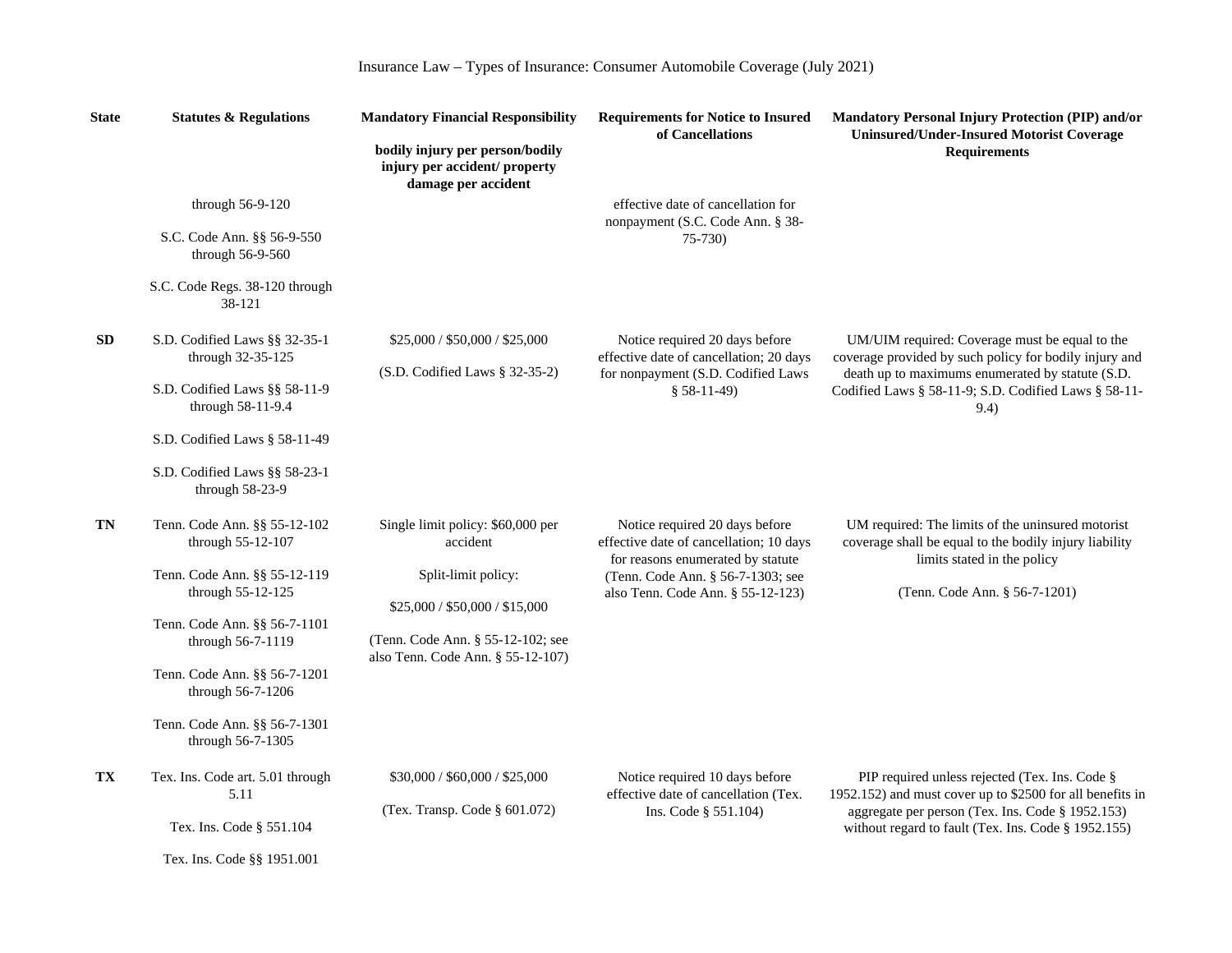| Insurance Law - Types of Insurance: Consumer Automobile Coverage (July 2021) |  |  |  |
|------------------------------------------------------------------------------|--|--|--|
|------------------------------------------------------------------------------|--|--|--|

| <b>State</b> | <b>Statutes &amp; Regulations</b>                  | <b>Mandatory Financial Responsibility</b>                                               | <b>Requirements for Notice to Insured</b><br>of Cancellations                                                   | Mandatory Personal Injury Protection (PIP) and/or<br><b>Uninsured/Under-Insured Motorist Coverage</b>                                                                                                                                                                                                                                   |
|--------------|----------------------------------------------------|-----------------------------------------------------------------------------------------|-----------------------------------------------------------------------------------------------------------------|-----------------------------------------------------------------------------------------------------------------------------------------------------------------------------------------------------------------------------------------------------------------------------------------------------------------------------------------|
|              |                                                    | bodily injury per person/bodily<br>injury per accident/ property<br>damage per accident |                                                                                                                 | <b>Requirements</b>                                                                                                                                                                                                                                                                                                                     |
|              | through 1953.104                                   |                                                                                         |                                                                                                                 |                                                                                                                                                                                                                                                                                                                                         |
|              | Tex. Ins. Code §§ 2151.001<br>through 2151.212     |                                                                                         |                                                                                                                 |                                                                                                                                                                                                                                                                                                                                         |
|              | Tex. Transp. Code §§ 601.071<br>through 601.088    |                                                                                         |                                                                                                                 |                                                                                                                                                                                                                                                                                                                                         |
|              | Tex. Transp. Code §§ 601.191<br>through 601.195    |                                                                                         |                                                                                                                 |                                                                                                                                                                                                                                                                                                                                         |
|              | 28 TAC § 5.11 through 28 TAC §<br>5.611            |                                                                                         |                                                                                                                 |                                                                                                                                                                                                                                                                                                                                         |
| <b>UT</b>    | Utah Code Ann. § 31A-21-303                        | Single limit policy: \$80,000 per<br>accident:                                          | Notice required 30 days before<br>effective date of cancellation; 10 days                                       | PIP required (Utah Code Ann. § 31A-22-302) and must<br>cover \$3,000 per person in medical and similar<br>expenses, \$1,500 per person in burial expenses, the<br>lesser of \$250 per week or 85% of loss of income, and<br>other expenses enumerated by statute (Utah Code Ann.<br>§ 31A-22-307; see also Utah Code Ann. § 31A-22-306) |
|              | Utah Code Ann. §§ 31A-22-301<br>through 31A-22-322 | Split-limit policy:                                                                     | for nonpayment (Utah Code Ann. §<br>$31A-21-303$                                                                |                                                                                                                                                                                                                                                                                                                                         |
|              | Utah Code Ann. §§ 41-12a-101<br>through 41-12a-806 | \$25,000 / \$65,000 / \$15,000                                                          |                                                                                                                 |                                                                                                                                                                                                                                                                                                                                         |
|              |                                                    | (Utah Code Ann. § 31A-22-304)                                                           |                                                                                                                 | UIM required: Underinsured motorist coverage may not<br>be sold with limits that are less than \$10,000 for one<br>person in any one accident and at least \$20,000 for two<br>or more persons in any one accident                                                                                                                      |
|              |                                                    |                                                                                         |                                                                                                                 | (Utah Code Ann. § 31A-22-305.3)                                                                                                                                                                                                                                                                                                         |
| VT           | 8 V.S.A. § 4223 through 8 V.S.A.<br>§4229          | \$25,000 / \$50,000 / \$10,000<br>$(23 \text{ V.S.A. } § 800)$                          | Notice required 45 days before<br>effective date of cancellation; 15 days<br>for nonpayment $(8 V.S.A. § 4224)$ | UM required: Coverage may not be less than \$50,000<br>per person / \$100,000 per accident; \$10,000 sufficient<br>for property damage (23 V.S.A. § 941)                                                                                                                                                                                |
|              | 8 V.S.A. § 4671 through 8 V.S.A.<br>§ 4675         |                                                                                         |                                                                                                                 |                                                                                                                                                                                                                                                                                                                                         |
|              | 23 V.S.A. § 800 through 23 V.S.A.<br>§ 943         |                                                                                         |                                                                                                                 |                                                                                                                                                                                                                                                                                                                                         |
|              | CVR 14-050-005                                     |                                                                                         |                                                                                                                 |                                                                                                                                                                                                                                                                                                                                         |
|              | CVR 14-050-011                                     |                                                                                         |                                                                                                                 |                                                                                                                                                                                                                                                                                                                                         |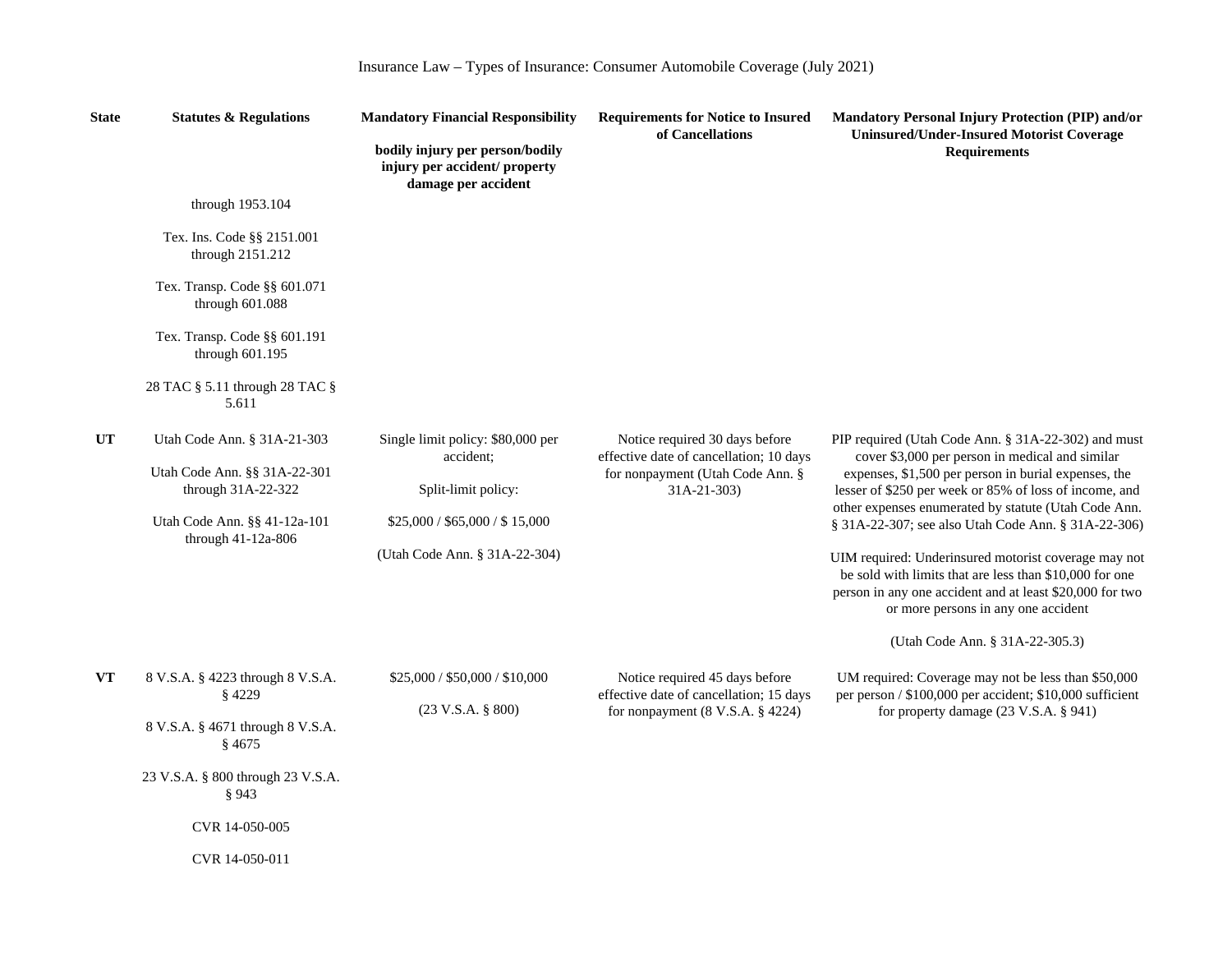| <b>State</b> | <b>Statutes &amp; Regulations</b>                 | <b>Mandatory Financial Responsibility</b>                                               | <b>Requirements for Notice to Insured</b><br>of Cancellations              | <b>Mandatory Personal Injury Protection (PIP) and/or</b><br><b>Uninsured/Under-Insured Motorist Coverage</b> |
|--------------|---------------------------------------------------|-----------------------------------------------------------------------------------------|----------------------------------------------------------------------------|--------------------------------------------------------------------------------------------------------------|
|              |                                                   | bodily injury per person/bodily<br>injury per accident/ property<br>damage per accident |                                                                            | <b>Requirements</b>                                                                                          |
| <b>VA</b>    | Va. Code Ann. §§ 38.2-2201<br>through 38.2-2224   | \$25,000 / \$50,000 / \$20,000                                                          | Notice required 45 days before<br>effective date of cancellation; 15-45    | UM/UIM required: Coverage may not be less than<br>\$25,000 per person / \$50,000 per accident / \$20,000 for |
|              |                                                   | (Va. Code Ann. § 46.2-472)                                                              | days for reasons enumerated by                                             | property damage (Va. Code Ann. § 46.2-472; see also                                                          |
|              | Va. Code Ann. §§ 46.2-472<br>through 46.2-482     |                                                                                         | statute (Va. Code Ann. § 38.2-2212)                                        | Va. Code Ann. § 38.2-2206)                                                                                   |
|              | Va. Code Ann. §§ 46.2-705<br>through $46.2 - 710$ |                                                                                         |                                                                            |                                                                                                              |
| VI           | 20 V.I.C. § 701 through 20 V.I.C.                 | \$10,000 / \$20,000 / \$10,000                                                          | Notice required 15 days before                                             |                                                                                                              |
|              | §713                                              |                                                                                         | effective date of cancellation (20                                         |                                                                                                              |
|              |                                                   | $(20 \text{ V.I.C. } § 703; see attachment)$                                            | V.I.C. § 705; see also 22 V.I.C. §                                         |                                                                                                              |
|              | 22 V.I.C. § 827                                   | included therein)                                                                       | 827)                                                                       |                                                                                                              |
| <b>WA</b>    | Rev. Code Wash. (ARCW) §§                         | \$25,000 / \$50,000 / \$10,000                                                          | Notice required 20 days before                                             |                                                                                                              |
|              | 46.29.490 through 46.29.510                       |                                                                                         | effective date of cancellation; 10 days                                    |                                                                                                              |
|              |                                                   | (Rev. Code Wash. (ARCW) §                                                               | for nonpayment (WAC § 284-30-590;                                          |                                                                                                              |
|              | Rev. Code Wash. (ARCW) §§                         | 46.29.490)                                                                              | see also Rev. Code Wash. (ARCW) §                                          |                                                                                                              |
|              | 46.30.010 through 46.30.901                       |                                                                                         | 46.29.500)                                                                 |                                                                                                              |
|              | Rev. Code Wash. (ARCW) §§                         |                                                                                         | A contract of insurance predicated                                         |                                                                                                              |
|              | 48.18.291 through 48.18.297                       |                                                                                         | wholly or in part upon the use of a                                        |                                                                                                              |
|              |                                                   |                                                                                         | private passenger automobile may not                                       |                                                                                                              |
|              | Rev. Code Wash. (ARCW) §§                         |                                                                                         | be terminated by cancellation by the                                       |                                                                                                              |
|              | 48.19.460 through 48.19.530                       |                                                                                         | insurer until at least 20 days after                                       |                                                                                                              |
|              |                                                   |                                                                                         | mailing written notice of cancellation                                     |                                                                                                              |
|              | Rev. Code Wash. (ARCW) §§                         |                                                                                         | to the named insured at the latest                                         |                                                                                                              |
|              | 48.22.005 through 48.22.140                       |                                                                                         | address filed with the insurer by or on                                    |                                                                                                              |
|              |                                                   |                                                                                         | behalf of the named insured,                                               |                                                                                                              |
|              | WAC § 284-30-500                                  |                                                                                         | accompanied by the reason therefor;                                        |                                                                                                              |
|              | WAC § 284-30-590                                  |                                                                                         |                                                                            |                                                                                                              |
|              |                                                   |                                                                                         | If cancellation is for nonpayment of                                       |                                                                                                              |
|              | WAC §§ 308-106-010 through                        |                                                                                         | premium, or is within the first 30                                         |                                                                                                              |
|              | 308-106-050                                       |                                                                                         | days after the contract has been in<br>effect, at least 10 days' notice of |                                                                                                              |
|              |                                                   |                                                                                         | cancellation                                                               |                                                                                                              |
|              |                                                   |                                                                                         | (Rev. Code Wash. (ARCW) §                                                  |                                                                                                              |
|              |                                                   |                                                                                         | 48.18.291; see also Rev. Code Wash.                                        |                                                                                                              |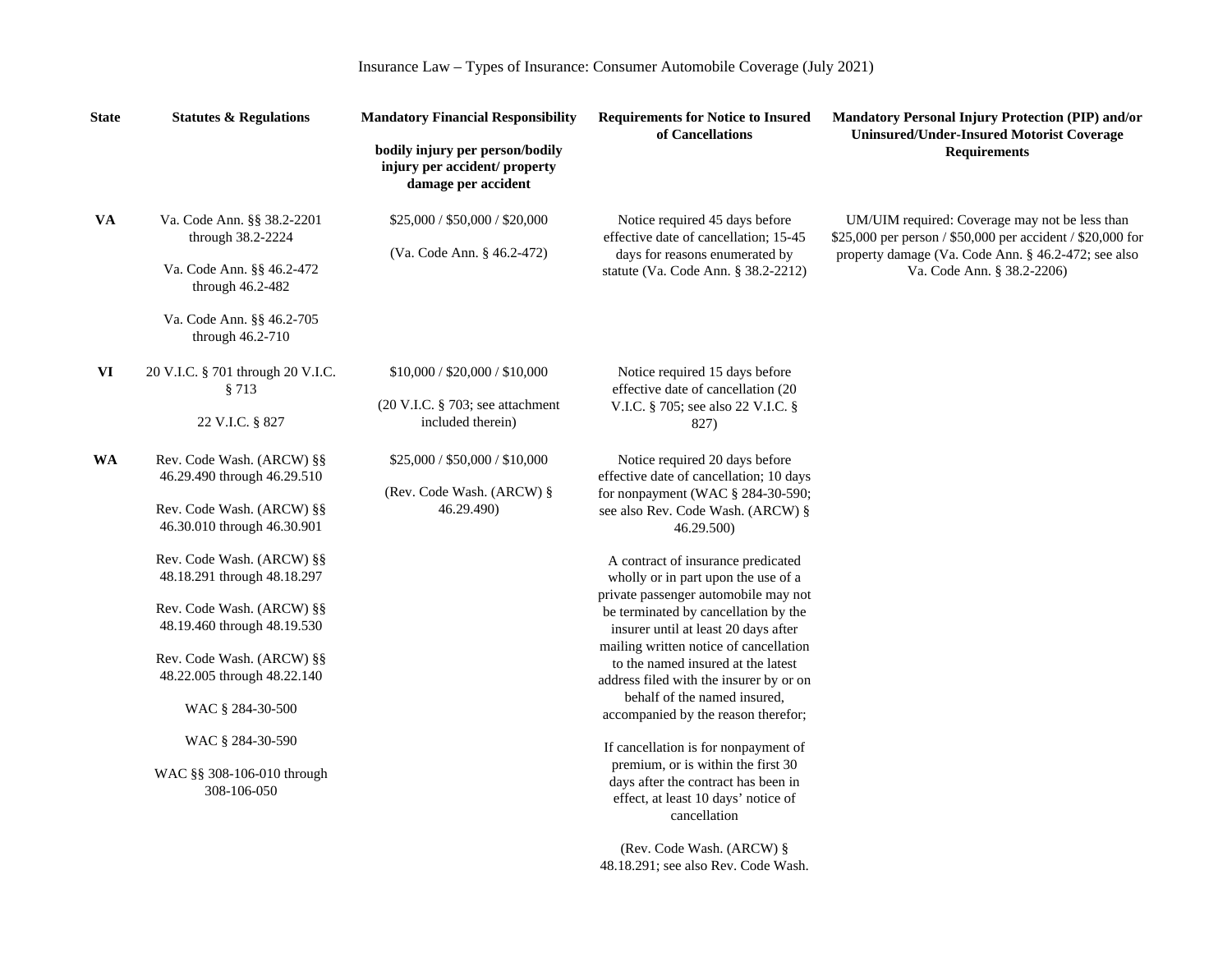| <b>State</b> | <b>Statutes &amp; Regulations</b>               | <b>Mandatory Financial Responsibility</b>                                               | <b>Requirements for Notice to Insured</b><br>of Cancellations                                                                                      | Mandatory Personal Injury Protection (PIP) and/or<br><b>Uninsured/Under-Insured Motorist Coverage</b>           |
|--------------|-------------------------------------------------|-----------------------------------------------------------------------------------------|----------------------------------------------------------------------------------------------------------------------------------------------------|-----------------------------------------------------------------------------------------------------------------|
|              |                                                 | bodily injury per person/bodily<br>injury per accident/ property<br>damage per accident |                                                                                                                                                    | <b>Requirements</b>                                                                                             |
|              |                                                 |                                                                                         | $(ARCW)$ § 48.18.292)                                                                                                                              |                                                                                                                 |
| <b>WV</b>    | W. Va. Code § 17D-4-2                           | \$25,000 / \$50,000 / \$25,000                                                          | Notice required 30 days before<br>effective date of cancellation, 10-14<br>days for nonpayment (W. Va. Code §<br>$33-6A-1)$                        |                                                                                                                 |
|              | W. Va. Code §§ 33-6-29 through<br>33-6-31h      | (W. Va. Code § 17D-4-2)                                                                 |                                                                                                                                                    |                                                                                                                 |
|              | W. Va. Code §§ 33-6A-1 through<br>$33-6A-5$     |                                                                                         |                                                                                                                                                    |                                                                                                                 |
|              | W. Va. Code §§ 33-6B-1 through<br>$33-6B-7$     |                                                                                         |                                                                                                                                                    |                                                                                                                 |
|              | W. Va. CSR §§ 91-13-1 through<br>$91 - 13 - 10$ |                                                                                         |                                                                                                                                                    |                                                                                                                 |
|              | W. Va. CSR §§ 114-63-1 through<br>114-63-6      |                                                                                         |                                                                                                                                                    |                                                                                                                 |
| WI           | Wis. Stat. §§ 344.01 through<br>344.67          | \$25,000 / \$50,000 / \$10,000                                                          |                                                                                                                                                    | UM required: Coverage may not be less than \$25,000<br>per person / \$50,000 per accident (Wis. Stat. § 632.32) |
|              | Wis. Stat. §§ 632.26 through<br>632.38          | (Wis. Stat. § 344.01; Wis. Stat. §<br>344.33)                                           |                                                                                                                                                    |                                                                                                                 |
| <b>WY</b>    | Wyo. Stat. § 31-9-102                           | \$25,000 / \$50,000 / \$20,000                                                          | Notice required 20 days before<br>effective date of cancellation, 10 days<br>for nonpayment (WCWR 044-0002-<br>14; see also Wyo. Stat. § 31-9-406) |                                                                                                                 |
|              | Wyo. Stat. §§ 31-9-402 through<br>31-9-407      | (Wyo. Stat. § 31-9-405; Wyo. Stat. §<br>$31-9-102$                                      |                                                                                                                                                    |                                                                                                                 |
|              | Wyo. Stat. §§ 31-10-101 through<br>31-10-104    |                                                                                         |                                                                                                                                                    |                                                                                                                 |
|              | WCWR 044-0002-14                                |                                                                                         |                                                                                                                                                    |                                                                                                                 |
|              | WCWR 044-0002-23                                |                                                                                         |                                                                                                                                                    |                                                                                                                 |
|              | WCWR 044-0002-24                                |                                                                                         |                                                                                                                                                    |                                                                                                                 |